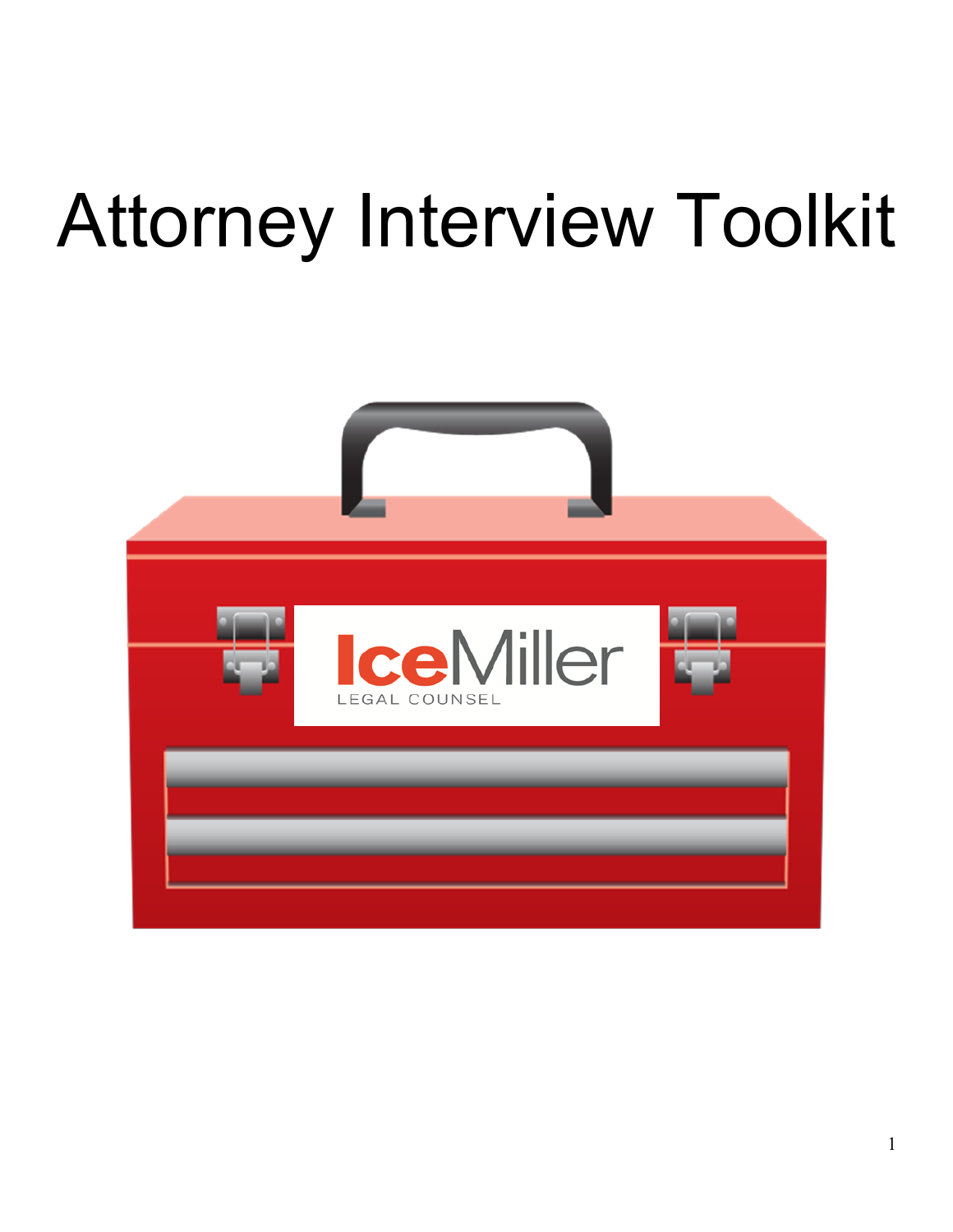

# **Ice Miller Attorney Interviewing Packet**

# **Table of Contents**

Associate Callback Interview Assessment Form On-Campus Interview Assessment Form Sample On-Campus Interview Questions Common Questions Summer Associates/Lateral Candidates Ask Sample Knowledge/Skills/Abilities (KSAs) Sample Behavioral-Based/KSA-Focused Interview Questions Sample Questions and Rubrics to Evaluate Candidates **Interview Notes Pages Interrupting Bias in the Interview Process** Don't Let Curiosity Kill You: Innocent Interview Questions to Avoid Preparing for Your Ice Miller Interview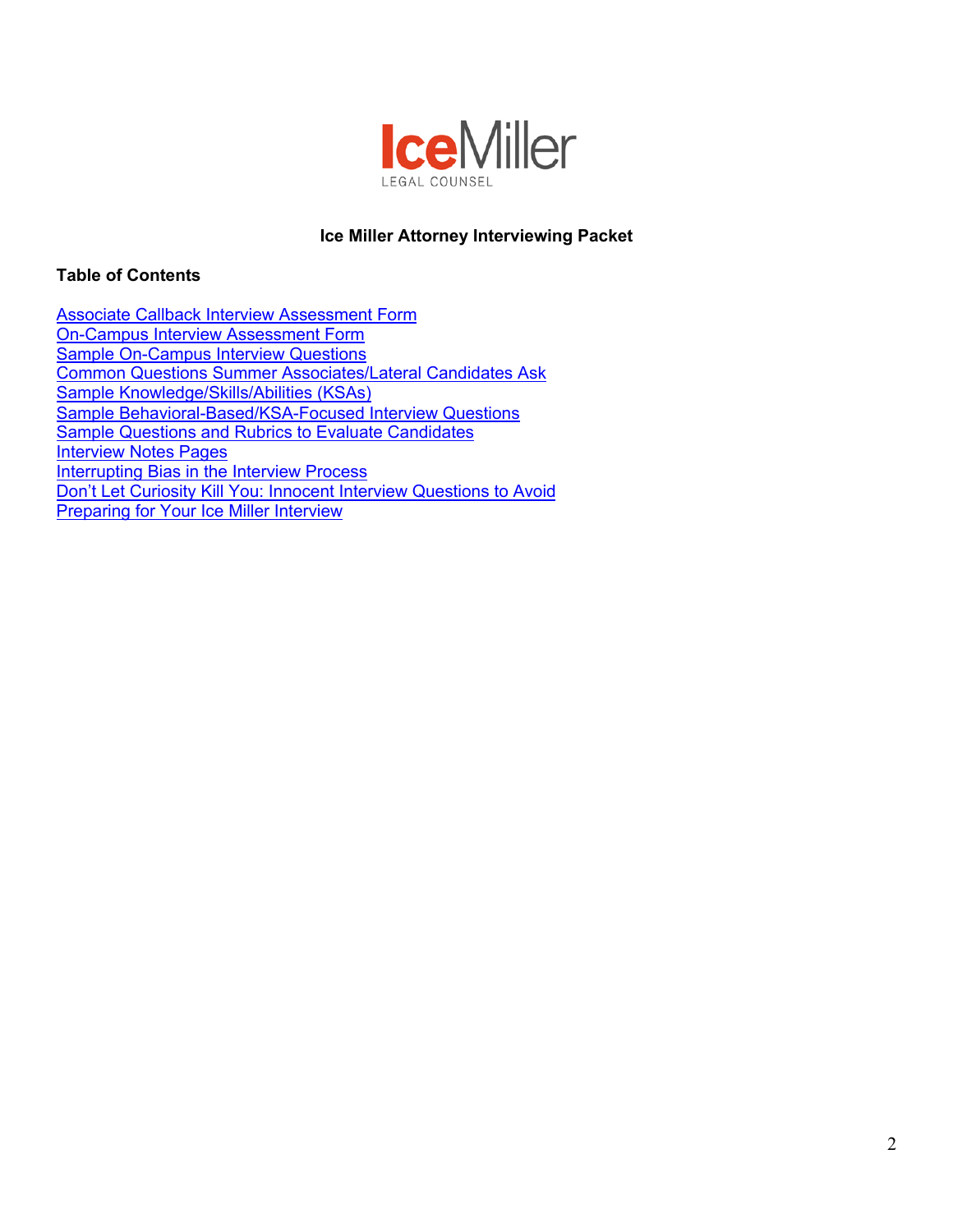

# **Associate Callback Interview Assessment Form**

# **EVALUATIONS ARE TO BE COMPLETED IN VI. YOU WILL RECEIVE A LINK AFTER THE INTERVIEW**

# **Remember: Be aware of unconscious bias!**

Our unconscious bias can affect the hiring process in ways that disadvantage the Firm.

- Make sure to give everyone, or no one, the benefit of the doubt
- If you waive objective requirements, do so consistently and require an explanation
- If you comment on culture fit, start with a clear definition and apply concepts consistently
- 1. Was the candidate prepared for the interview?
- 2. Did the candidate's responses reflect a knowledge and understanding of Ice Miller?
- 3. Behavior based questions assessments (Excellent/Average/Poor):
	- a. Commitment to Continuous Learning/Curious
	- b. Self-Directed/Motivated
	- c. Problem-Solvers/Creative
	- d. Client service orientation/strong communication and relationship skills
	- e. Flexible/Adaptable
	- f. Teamwork/Collaboration
	- g. Manage people/processes
	- h. Diversity & inclusion
- 4. Does this candidate have all of the role specific requirements for this position?
	- a. If not, what requirement(s) is the candidate lacking?
- 5. What attributes does this candidate have that positions them for success at Ice Miller? (refer to categories listed above and provide details)
- 6. What challenges, if any, do you anticipate for this candidate if they join Ice Miller?
- 7. Do you recommend extending an offer:

Yes, Definitely.

No, Please Don't.

Maybe, but would like to see more candidates and gather more information.

8. Additional Comments: (if candidate specified a practice area interest, please include here)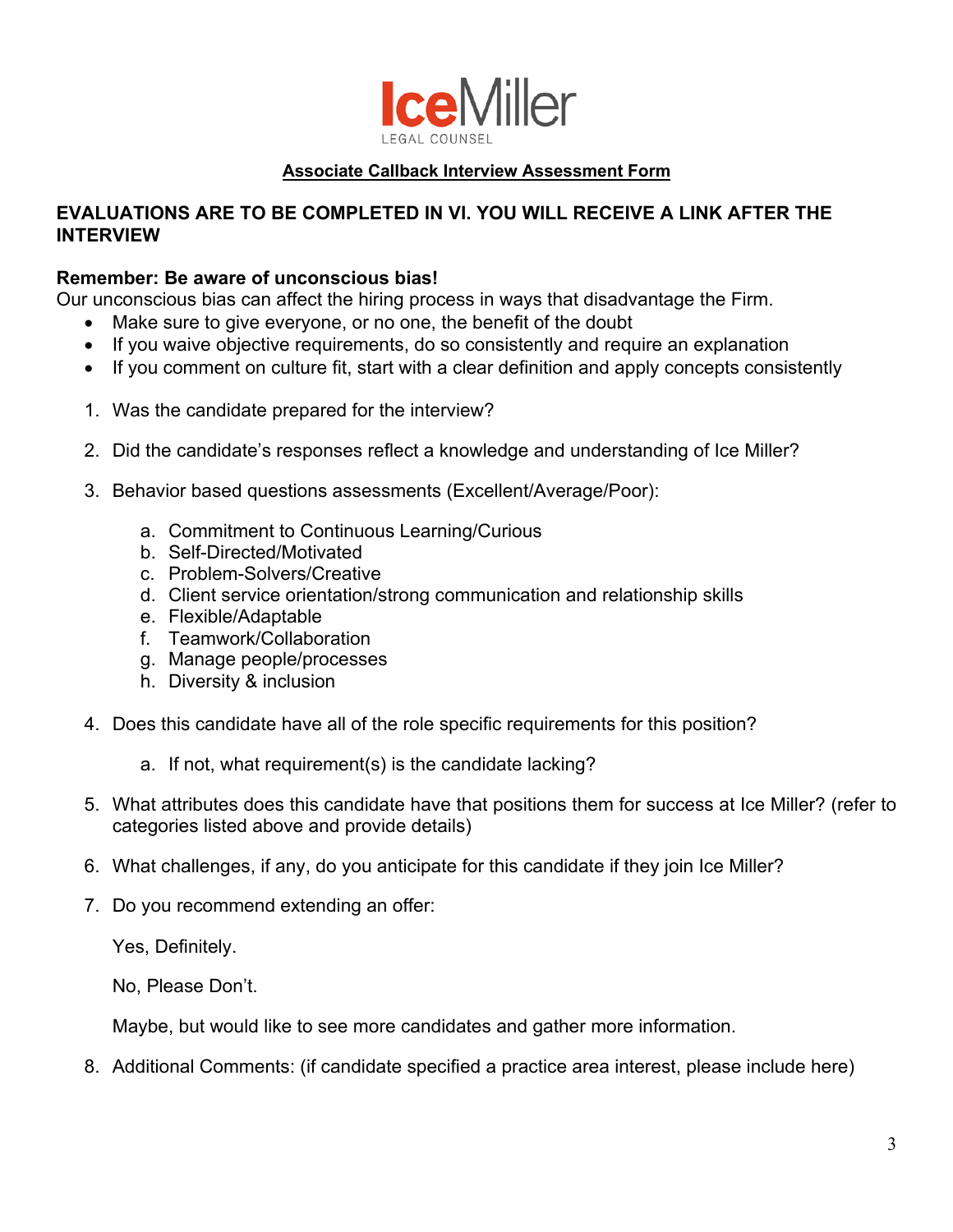

# **On-Campus Interview Assessment Form**

# **EVALUATIONS ARE TO BE COMPLETED IN VI. YOU WILL RECEIVE A LINK AFTER THE INTERVIEW**

# **Remember: Be aware of unconscious bias!**

Our unconscious bias can affect the hiring process in ways that disadvantage the Firm.

- Make sure to give everyone, or no one, the benefit of the doubt
- If you waive objective requirements, do so consistently and require an explanation
- If you comment on culture fit, start with a clear definition and apply concepts consistently

| 1. Is this candidate diverse? (student of color, LGBTQ, person with disability) Yes<br>don't know | <b>No</b> |
|---------------------------------------------------------------------------------------------------|-----------|
| 2. Do you recommend this candidate for a callback interview? Yes, definitely<br>No.               |           |

- Maybe
- 3. If "yes, definitely", what set this candidate apart from others?
- 4. If maybe, what holds you back from answering "yes, definitely"?
- 5. If you are not recommending a callback, why not? Be specific. Are you being consistent in evaluating candidates?

6. In what city is this candidate interested in working?

- 7. Did this candidate demonstrate a knowledge and understanding of Ice Miller? Yes No
- 8. Did the candidate convincingly express a reason(s) for their interest in Ice Miller? Yes No
- 9. Did the candidate convincingly express an understanding of Ice Miller's commitment to diversity and inclusion? Yes NO
- 10. Did the candidate ask thoughtful and reflective questions about Ice Miller? Yes No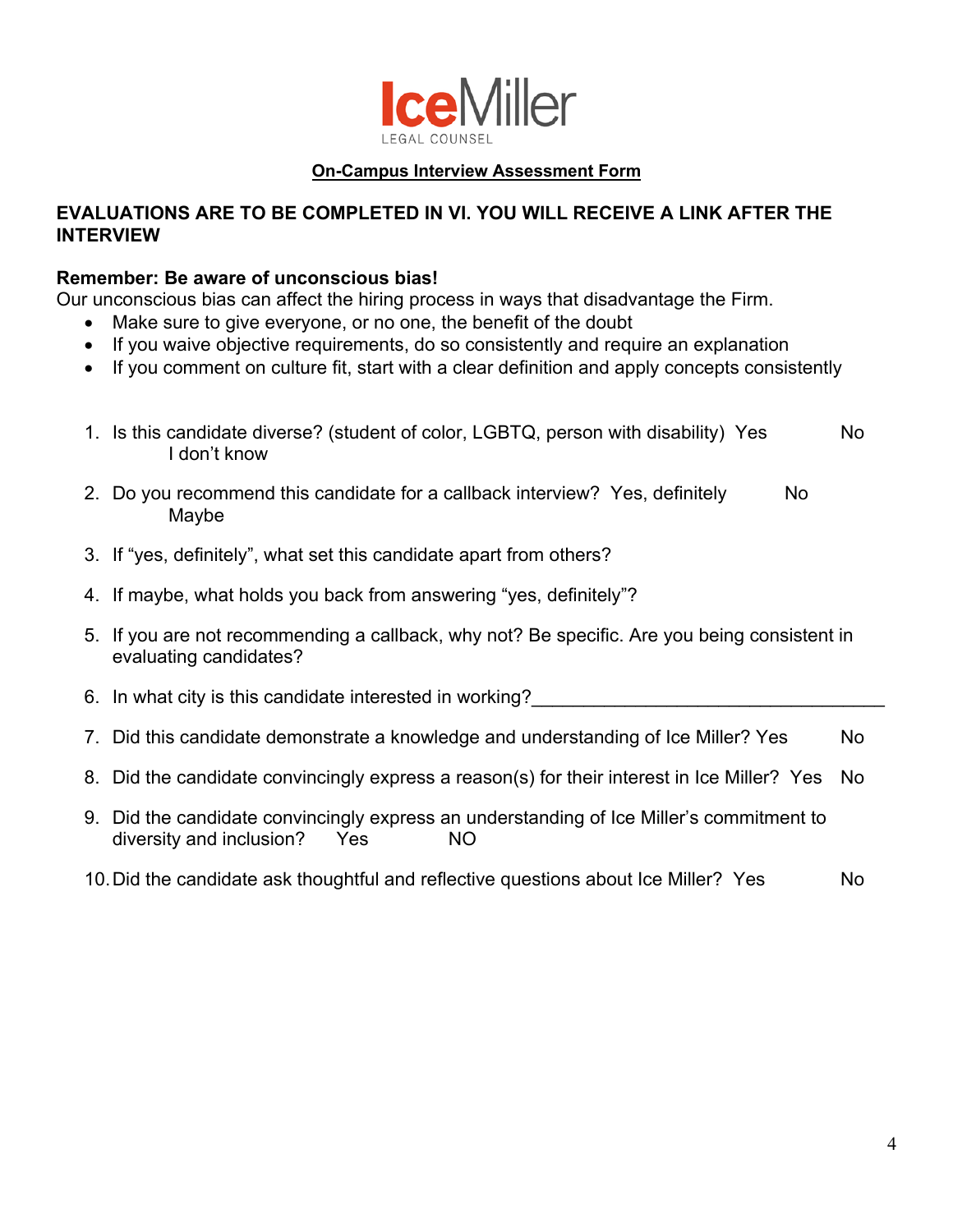

# **Sample On-Campus Interview Questions**

#### **Personal**

- 1.Tell me about yourself.
- 2.What is something interesting about you that is not on your resume?
- 3.What do you do for fun, in your free time? Tell me about your interest in [something listed in the Interests/Hobbies section].
- 4.Why did you choose to come to law school?
- 5.What brings you satisfaction in work?
- 6.What is something you're very proud of?
- 7.What do you think you are most in need of developing to be successful in your career?

# **Resume/Transcript**

- 1. What's your favorite class in law school been so far?
- 2. Tell me about the extracurriculars that you find most enjoyable. Why?
- 3. Why did you decide to work at/for [Employer] this summer? What did you like/not like about that experience?
- 4. What did you like most/least about working at/for [any past employer]? Why did you leave [any past employer]
- 5. If there are any gaps on the resume: What did you do during X period of time?
- 6. Tell me about the most interesting or challenging project you worked on in the past/ this summer. Why was it interesting/challenging?
- 7. Tell me about a [research] assignment you had this summer. What was it? How did you approach it? What was your conclusion?
- 8. Tell me a bit about your work background, and then give me a description of how you think it relates to our current opening.
- 9. Tell me about your present or last job. Why did you choose it? Why did you, or why do you, want to leave?

# **Knowledge of/Interest in Ice Miller**

- 1. Why do you want to work at Ice Miller?
- 2. Which office of Ice Miller are you interested in? (*only necessary if not addressed in cover letter*)
- 3. What practice area(s) do you think you're interested in pursuing? Why?
- 4. What are your expectations of working in a large law firm?
- 5. What factors are most important to you in deciding on an employer?
- 6. How have your past work experiences prepared you to work for a law firm?
- 7. What are you most looking forward to in working for a law firm like Ice Miller?
- 8. After learning about this opportunity, what made you take the next step and apply for the job?

# **Diversity & Inclusion**

- 1. What have you done to prepare yourself to work with people who are different from yourself?
- 2. Tell me about a time you worked with someone who was different from yourself. What was that experience like for you?
- 3. What have you done to enhance your knowledge and skills related to diversity and inclusion?
- 4. What is your approach to enhancing your understanding of people from different backgrounds and cultures than your own?
- 5. What does it mean to you to have a commitment to diversity and inclusion?
- 6. How do you envision/define a workplace that is committed to being a diverse and inclusive one?
- 7. What does an ideal workplace look like to you? Describe your ideal workplace.

# **Final Questions (see sample list of commonly asked questions)**

- 1. What questions do you have for me?
- 2. What can I tell you about Ice Miller?
- 3. What would you like to know more about Ice Miller?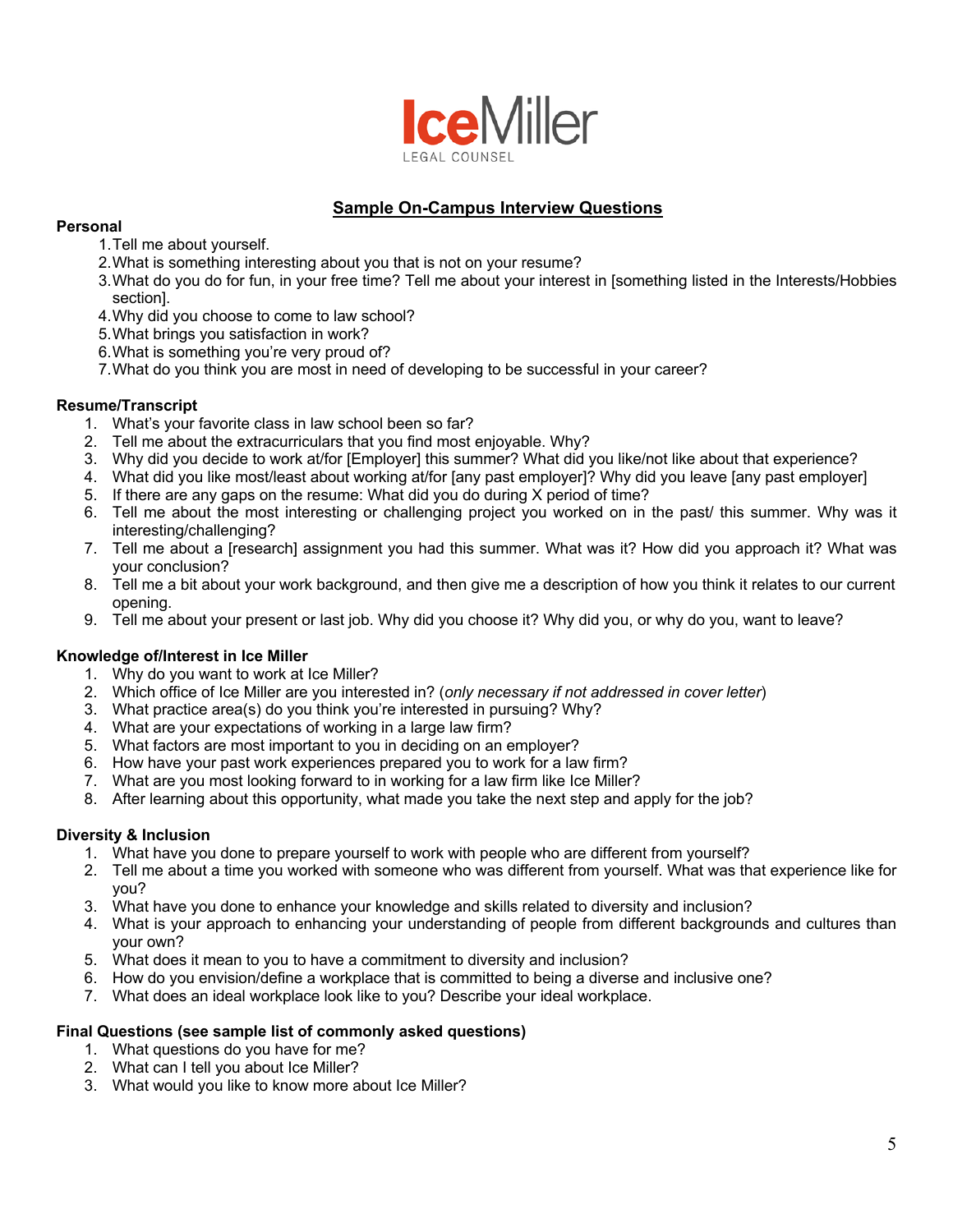

# **Common Questions Summer Associates/Lateral Candidates Ask**

- 1. Can you tell me what attracted you to Ice Miller/what keeps you at Ice Miller?
- 2. What is most unique about Ice Miller?
- 3. How would you describe the firm's culture?
- 4. What are the firm's plans for the immediate future? Are there plans to expand? How do you think the firm will change over the next five years?
- 5. What is it like to work in the firm's largest office/smallest office/satellite office/headquarters office? How do the offices work together?
- 6. What do you think is the greatest challenge about working at Ice Miller?
- 7. What do you like most about working here? What do you like least about working here?
- 8. How would you describe your work-life balance?
- 9. Please tell me more about your practice area. How did you become interested in your practice area? How has it changed over your career?
- 10. What kinds of matters/cases are you currently working on? What does an ordinary day look like for you?
- 11. Can you tell me about the most memorable matter you've worked on? What made it memorable?
- 12. What makes for a successful summer associate/associate at Ice Miller?
- 13. What do you think is required to perform well here?
- 14. What kind of training can I expect?
- 15. Tell me about the feedback and evaluation system. How will I know if I'm performing well? What kind of feedback system does the firm have?
- 16. Tell me about pro bono opportunities at the firm. Do a lot of attorneys do pro bono? Will I be able to do pro bono as a summer associate?
- 17. How are work assignments distributed to summer associates? To Associates? Are there opportunities to shadow?
- 18. Will I work with the same partners/practices or will I be assigned to projects across practices/partners over the summer?
- 19. How much responsibility is given to junior attorneys?
- 20. What are the business development expectations for junior attorneys?
- 21. How long is the partnership track?
- 22. What is the firm's history of hiring summer associates into full time associates?
- 23. Are summer associates hired directly into practice areas? Are full time offers for specific practice areas? How are they assigned?
- 24. When can I expect to hear a decision?
- 25. Do you have any concerns about my candidacy that I can address for you?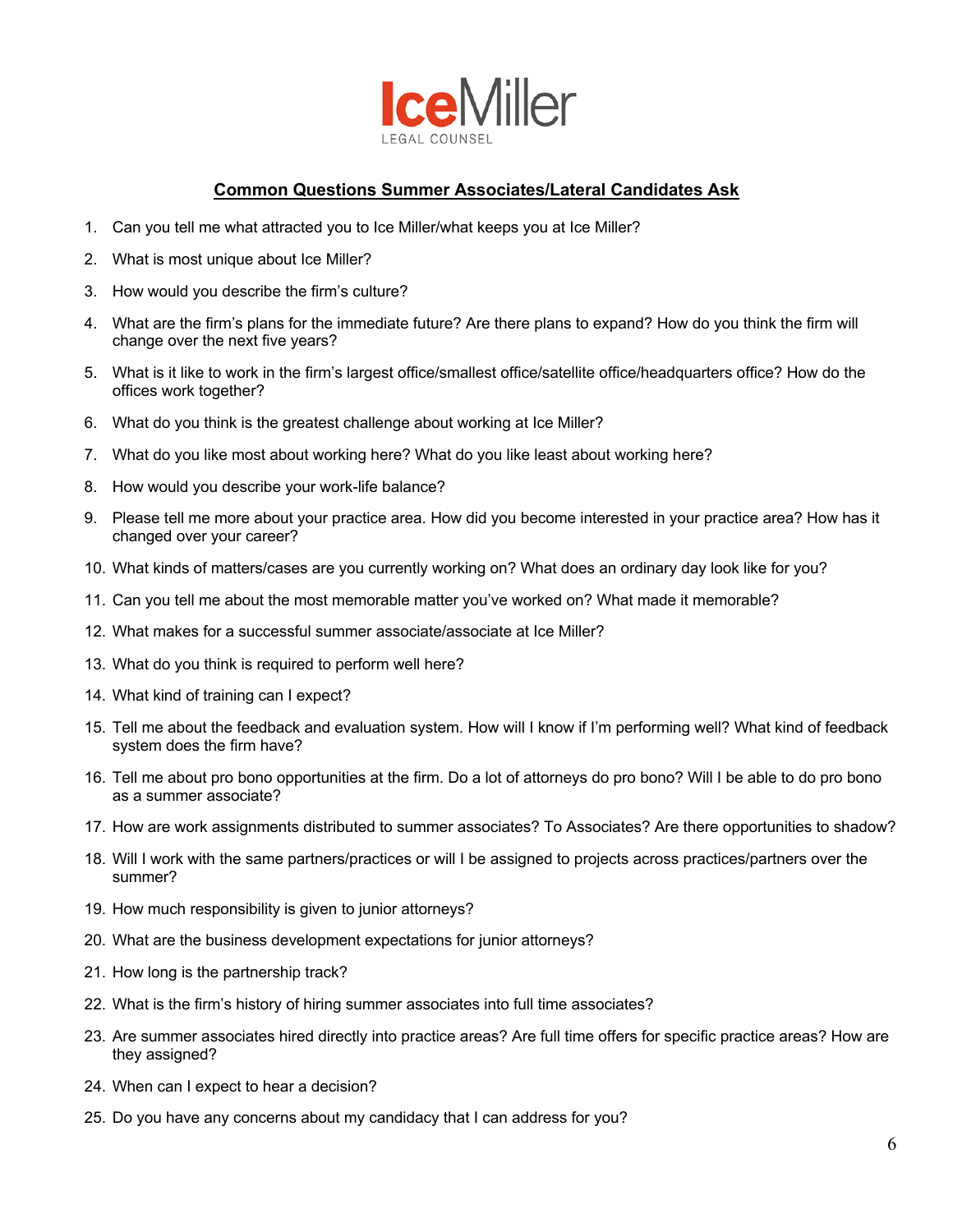

# **Sample Knowledge/Skills/Abilities (KSAs)**

# **1. Continuous Learning/Curious**

Ice Miller seeks candidates who:

- Understand the importance of constructive feedback and use it to improve
- Seek out opportunities to learn more and enhance their skills
- Adapt to changing responsibilities; want to grow professionally

#### **2. Self-Directed/Motivated**

Ice Miller seeks candidates who:

- Historically seek out challenging opportunities
- Demonstrate a desire to learn more and improve skillsets, even at the risk of failure
- Think about the greater context of a problem or project and how to advance them
- Consistently go beyond what is asked of them

# **3. Problem-Solvers/Creative**

- Ice Miller seeks candidates who:
	- Identify and analyze issues or problems appropriately and can identify creative and/or strategic solutions
	- Explain issues and analysis clearly and concisely
	- Continue to move projects forward even when faced with less than ideal circumstances

# **4. Client Service Orientation/Strong Communication and Relationship Skills**

Ice Miller seeks candidates who:

- Listen to others and try to understand their perspectives; handle disagreement and difficulty well
- Confront issues and problems with tact in an effort to successfully resolve them
- Deliver answers to questions in clear and concise manner and with appropriate speed and volume

# **5. Flexible/Adaptable**

Ice Miller seeks candidates who:

- Succeed in a fast-paced, dynamic environment
- Demonstrate an ability to respond to changes
- Prioritize work appropriately and demonstrate flexibility when circumstances change

# **6. Teamwork/Collaboration**

Ice Miller seeks candidates who:

- Have experience working well with others on a team
- Display leadership abilities, but do not need to dominate or always be in charge
- Understand the importance of diversity and inclusion and seek out ways to make all team members feel a "sense of belonging" and value in their roles

# **7. Manage People/Processes**

Ice Miller seeks candidates who:

- Have experience managing a diverse group of people
- Explore opportunities to improve systems and processes; avoid complacency and acceptance because "it's always been done that way"
- Commit to professionally developing team members and motivating them so the team and its individual members function at the highest level

# **8. Diversity & inclusion**

Ice Miller seeks candidates who:

- Have experience working with people from backgrounds different from their own
- Understand the importance of diversity and inclusion and seek out ways to make all team members feel "a sense of belonging" and value in their roles
- Take advantage of opportunities to further develop their knowledge and understanding of people who are different from themselves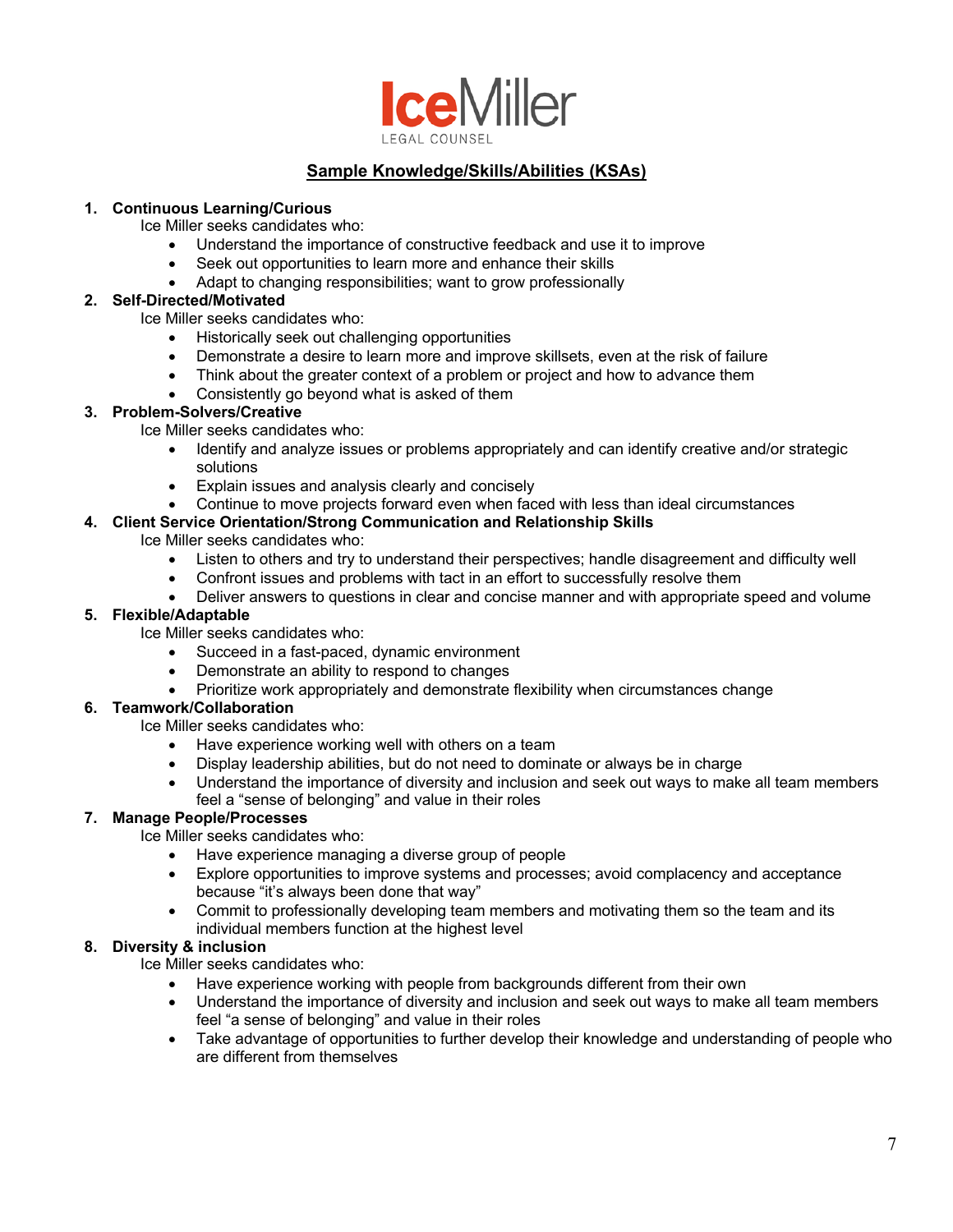

# **Sample Behavioral/KSA-Focused Interview Questions**

# **1. Continuous Learning/Curious**

- a. How have you advanced your skillset/knowledge in the past year?
- b. What organizational and technology changes have you gone through with your current/last employer? How did you handle that change?
- c. How has your current position evolved since you started? How did you handle the added responsibilities?

# **2. Self-Directed/Motivated**

- a. Tell me about a time when you identified a problem with a process. What steps did you take to improve the problem?
- b. Tell me about a time you went "above and beyond" on a project?
- c. Give me an example of a new idea you suggested to a supervisor or team in the past year. What steps did you take to implement your idea?

# **3. Problem-solvers/Creative**

- a. Tell me about a time you had to solve a significant problem or business challenge? What was the problem or challenge and how did you go about solving it?
- b. Provide an example of when you've had a setback on a project or task. How did you overcome it?
- c. Tell me about a time when you didn't have all of the information you needed to complete a project. What was the project and the missing information? What did you do? How did you handle this?

# **4. Client Service Orientation/Strong Communication and Relationship Skills**

- a. Tell me about a time when communication was very important to completing a task or project. How did you choose to communicate? What steps did you take to make sure all parties were kept well-informed?
- b. Tell me about a time when something went wrong on a project or at work. How did you communicate about the issue and resolve it?
- c. Tell me about a time when you were proud of the level of assistance or service you provided someone?
- d. Give me an example of a time when you were able to successfully persuade someone to see things your way. How did you achieve this?

# **5. Flexible/Adaptable**

- a. Tell me about a time when you didn't think you could accomplish everything you needed to in the designated timeframe. What did you do? How did you handle that?
- b. Tell me about a time you failed at something. What was it and what did you learn from that experience?
- c. Tell me about a time when your circumstances changed in a way you didn't anticipate? How did you adapt and what did you learn from the experience.

# **6. Teamwork/Collaboration**

- a. Tell me about a time when you had to work closely with someone whose personality was very different from yours.
- b. Can you tell me about your most recent experience working with a team? What was your role? How did you interact with the other team members?
- c. Have you ever worked with team members who were in a different location? How did you communicate and execute projects?

# **7. Manage People/Processes**

- a. Tell me about the most dynamic team you've managed. How did you ensure the team was operating efficiently at its highest level?
- b. Tell me about a process you manage and how you've improved it.
- c. Have you ever been hired to manage an existing team? How did you develop the professional relationship and transform the team?

# **8. Diversity & Inclusion**

- a. How has your previous work or school experience prepared you to work with people from cultures and backgrounds different from your own?
- b. Tell me about a time when you worked with people from cultures and backgrounds different from your own. What did you think was important about your role working with someone different from you?
- c. What have you done to enhance your knowledge about diversity and inclusion?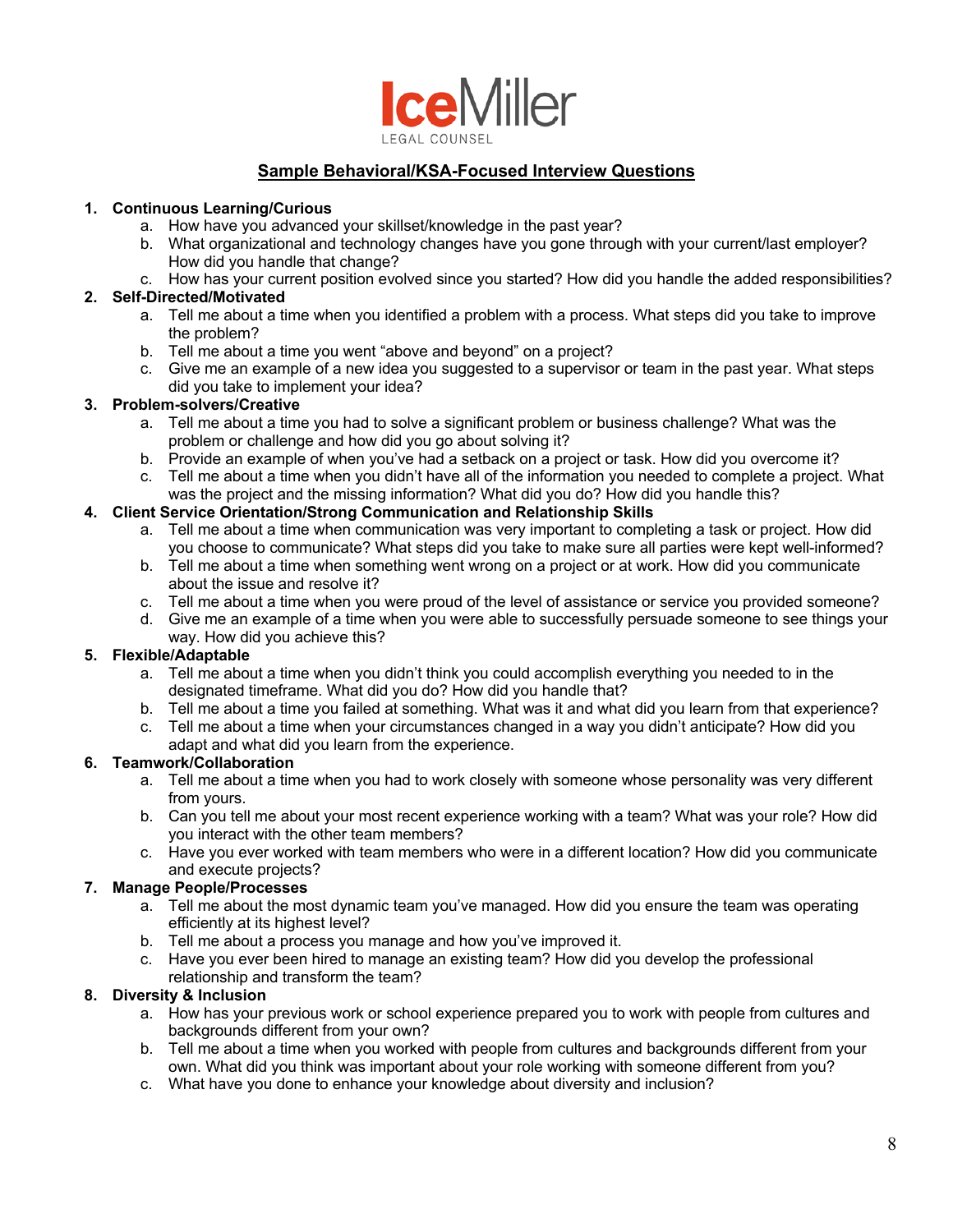

# **Sample Questions and Rubrics to Evaluate Candidates**

# **The pages below are designed to allow you to use during the interview and include a section to take notes**

**Goal**: To evaluate candidates more objectively to reduce unconscious bias and in-group favoritism in interviews

**How**: Determine in advance consistent criteria upon which to evaluate candidates and ask similar questions of all candidates targeted at assessing them for these characteristics

**Method:** Behavioral based interview questions are premised on the belief that past behavior is predictive of future behavior. While there is no one specific kind of individual who is successful at Ice Miller, there are certain attributes we will use this year to assess candidates.

Below are sample questions and rubrics that will help you assess for these characteristics:

- 1. Continuous Learning/Curious
- 2. Self-directed/Motivated
- 3. Problem-solver/Creative
- 4. Client Service Orientation/Strong Communication and Relationship Skills
- 5. Flexible/Adaptable
- 6. Teamwork/Collaboration
- 7. Manage People/Processes
- 8. Diversity & Inclusion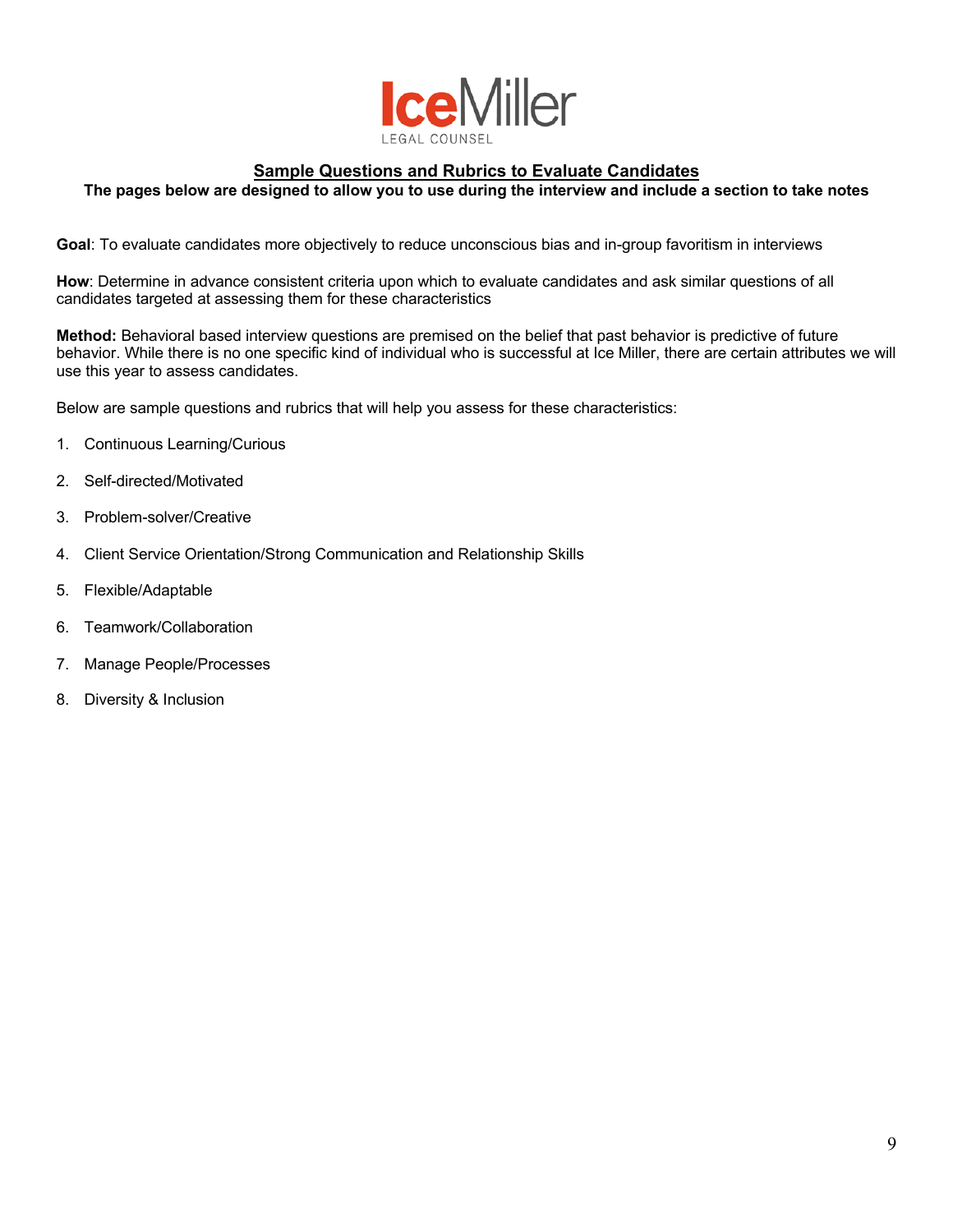# **Continuous Learning/Curious**

#### **Ice Miller seeks candidates who:**

- Understand the importance of constructive feedback and use it to improve
- Seek out opportunities to learn more and enhance their skills
- Adapt to changing responsibilities; want to grow professionally

#### **Sample Questions:**

- 1. How have you advanced your skillset/knowledge in the past year?
- 2. What organizational and technology changes have you gone through with your current/last employer? How did you handle that change?
- 3. How has your current position evolved since you started? How did you handle the added responsibilities?

| Rubri | IC. |  |
|-------|-----|--|
|       |     |  |

| Excellent                               | Average                                | Poor                                  |
|-----------------------------------------|----------------------------------------|---------------------------------------|
| Takes opportunities to learn new        | Has only a modest interest in learning | Does not take responsibility for      |
| things; pushes self beyond comfort      | new things; does not want to be        | learning new things; resists anything |
| zones                                   | pushed beyond comfort zone             | beyond comfort zone                   |
| Seeks out, accepts, and understands     | Accepts constructive feedback;         | Does not appreciate constructive      |
| the importance of constructive          | response is sometimes appropriate      | feedback; responds inappropriately    |
| feedback; responds appropriately        | and sometimes inappropriate            |                                       |
| Strongly motivated to grow              | Moderately motivated to grow           | Not motivated to grow professionally; |
| professionally; seeks out opportunities | professionally; sometimes seeks out    | prefers to know and maintain specific |
| to advance in level of responsibility   | opportunities to advance in level of   | level of responsibility               |
|                                         | responsibility                         |                                       |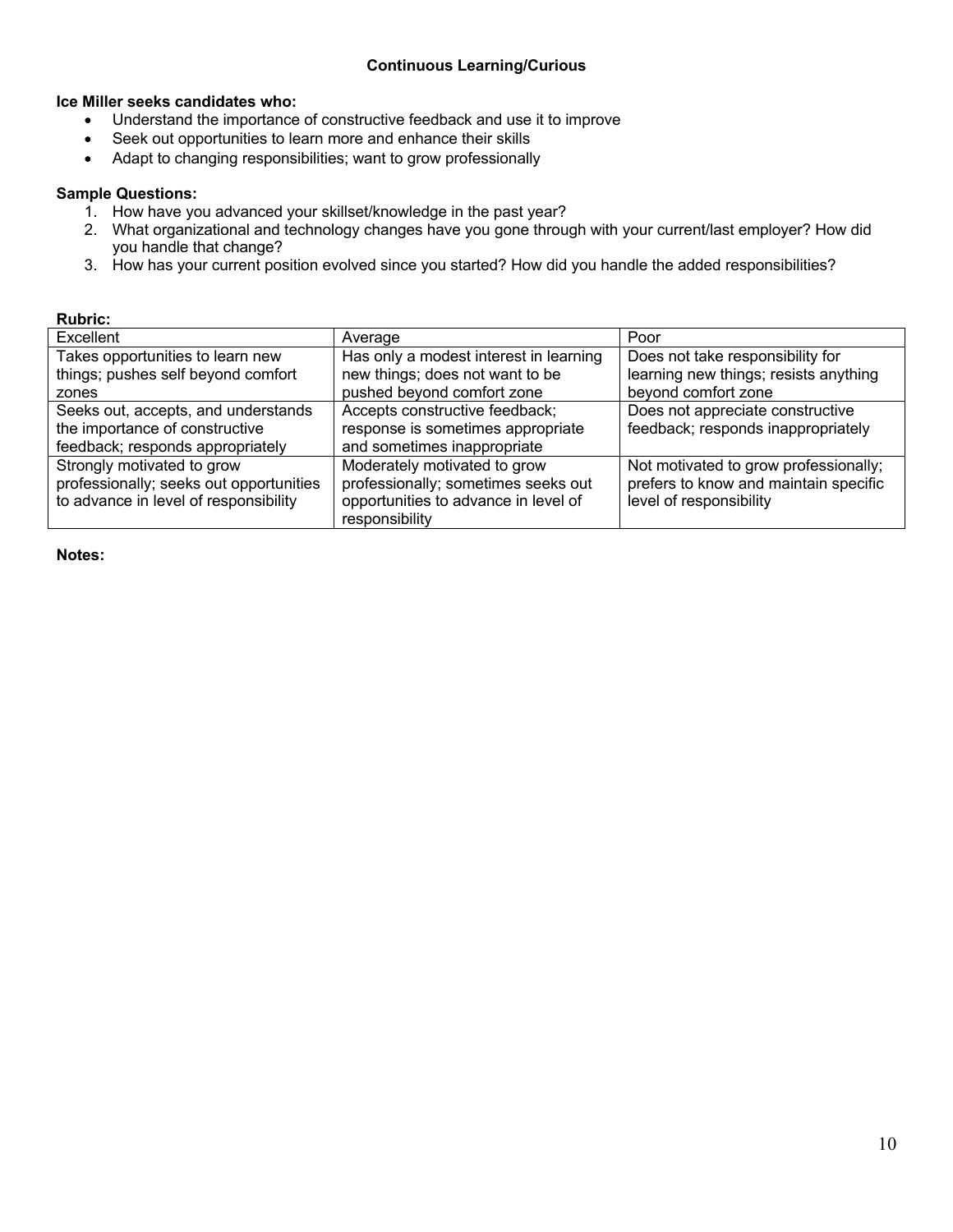# **Ice Miller seeks candidates who:**

- Historically seek out challenging opportunities
- Demonstrate a desire to learn more and improve skillsets, even at the risk of failure
- Think about the greater context of a problem or project and how to advance them
- Consistently go beyond what is asked of them

# **Sample Questions:**

- 1. Tell me about a time when you identified a problem with a process. What steps did you take to improve the situation?
- 2. Tell me about a time you went "above and beyond" on a project?
- 3. Give me an example of a new idea you suggested to a supervisor or team in the past year. What steps did you take to implement your idea?

# **Rubric:**

| Excellent                                | Average                                 | Poor                                     |
|------------------------------------------|-----------------------------------------|------------------------------------------|
| Candidate drives towards increasingly    | Candidate's drive towards increasingly  | Candidate's drive towards increasingly   |
| difficult and challenging tasks; thrives | difficult and challenging tasks is      | difficult and challenging tasks is poor; |
| while challenged by difficult, complex   | average; expresses interest in          | does not demonstrate the                 |
| tasks                                    | complex and difficult work, but         | perseverance for complex and difficult   |
|                                          | enthusiasm is average                   | tasks                                    |
| Demonstrates a strong interest in and    | May have a desire to advance projects   | Does not have a history of interest in   |
| ability to advance projects to the       | to the next level, but does not         | advancing projects to the next level     |
| highest level                            | demonstrate a knowledge of how to       |                                          |
| Has strong ability to think about the    | Has modest ability to think about the   | Does not think about the greater         |
| greater context of a problem or project  | greater context of a problem or project | context of a problem or project          |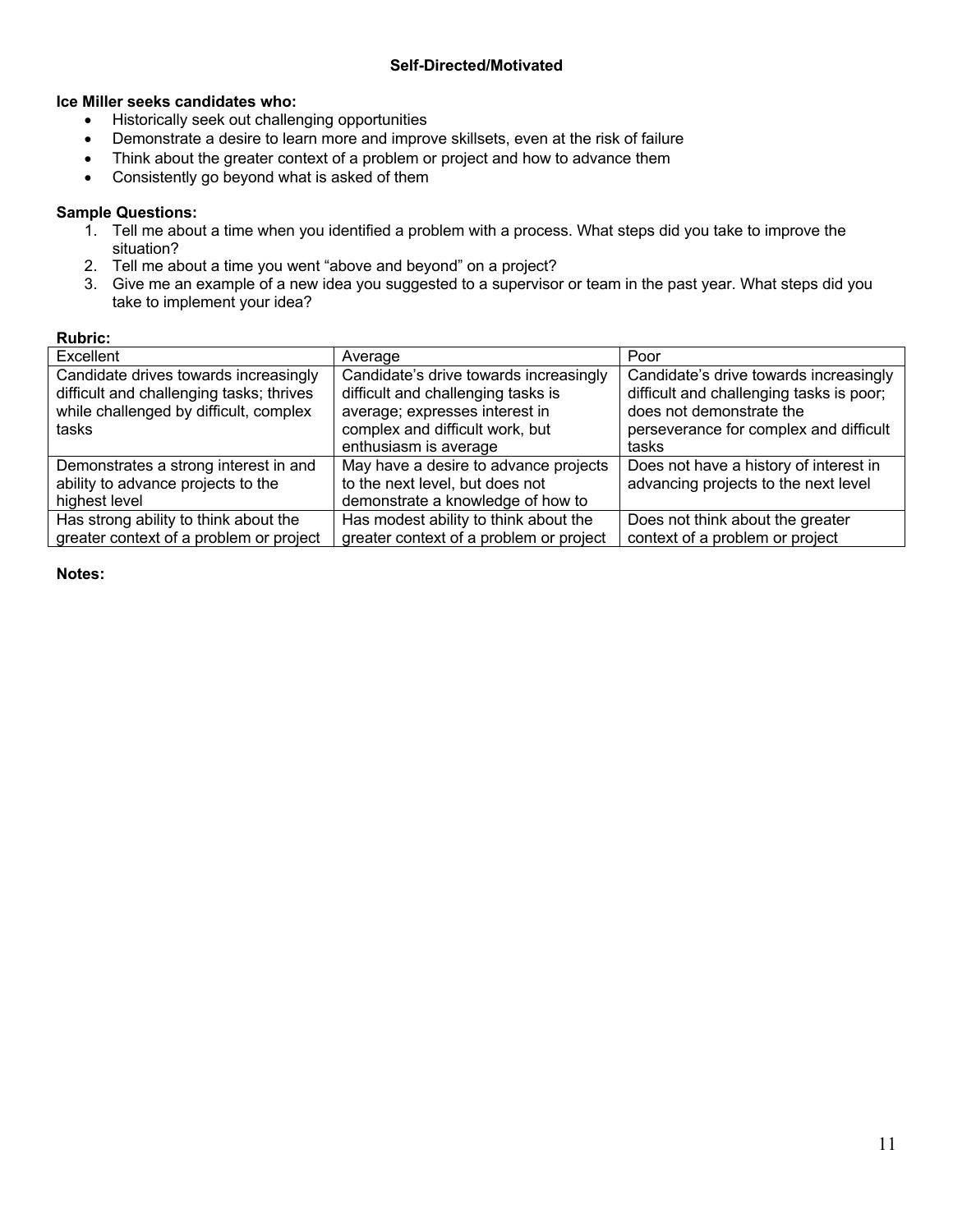# **Problem-Solver/Creative**

# **Ice Miller seeks candidates who:**

- Identify and analyze issues or problems appropriately and can identify creative and/or strategic solutions
- Explain issues and analysis clearly and concisely
- Continue to move projects forward even when faced with less than ideal circumstances

#### **Sample Questions:**

- 1. Tell me about a time you had to solve a significant problem or business challenge? What was the problem or challenge and how did you go about solving it?
- 2. Provide an example of when you've had a setback on a project or task. How did you overcome it?
- 3. Tell me about a time when you didn't have all of the information you needed to complete a project. What was the project and the missing information? What did you do? How did you handle this?

#### **Rubric:**

| Excellent                             | Average                                | Poor                                    |
|---------------------------------------|----------------------------------------|-----------------------------------------|
| Needs little guidance in identifying  | Needs some guidance in identifying     | Needs a lot of guidance in identifying  |
| problems and pathways to solutions    | problems and pathways to solutions     | problems and pathways to solutions      |
| Has brought creative and/or strategic | Has some difficulty in identifying     | Has great difficulty in identifying     |
| solutions to problems in the past     | creative and/or strategic solutions to | creative and/or strategic solutions to  |
|                                       | past problems                          | problems                                |
| Demonstrates excellent ability to     | Demonstrates some ability to identify  | Struggles to identify solutions to      |
| identify appropriate solutions to     | various solutions to a problem; may or | problems and is not effectively able to |
| problems and select the best one      | may not select the best solution       | solve them                              |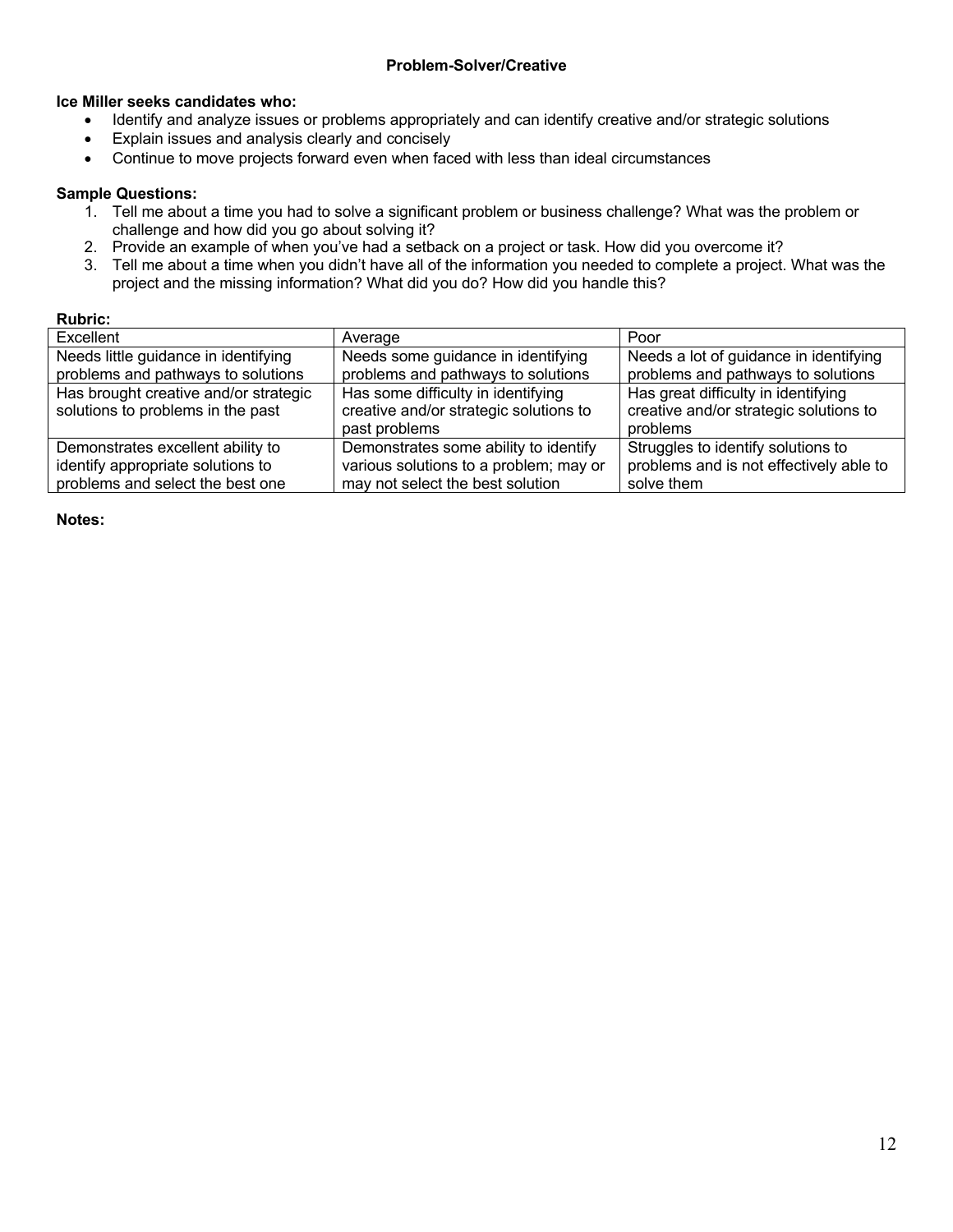# **Client Service Orientation/Communication and Relationship Skills**

# **Ice Miller seeks candidates who:**

- Listen to others and tries to understand their perspectives; handle disagreement and difficulty well
- Confront issues and problems with tact in an effort to successfully resolve them
- Deliver answers to questions in clear and concise manner and with appropriate speed and volume

#### **Sample Questions:**

- 1. Tell me about a time when communication was very important to completing a task or project. How did you choose to communicate? What steps did you take to make sure all parties were kept well-informed?
- 2. Tell me about a time when something went wrong on a project or at work. How did you communicate about the issue and resolve it?
- 3. Tell me about a time when you were proud of the level of assistance or service you provided someone?

#### **Rubric:**

| Excellent                              | Average                                 | Poor                                     |
|----------------------------------------|-----------------------------------------|------------------------------------------|
| Excellent interpersonal skills; others | Average interpersonal skills; usually   | Poor interpersonal skills; others do not |
| respect and seek them out              | friendly, but others do not necessarily | rely on them for guidance or support     |
|                                        | seek them out for guidance              |                                          |
| Strongly values the ability to help    | Somewhat values the ability to help     | Does not value the ability to help       |
| others                                 | others                                  | others                                   |
| Answers questions clearly and          | Answers questions fairly effectively;   | Answers questions ineffectively;         |
| concisely                              | may tend to provide excessive           | provides little to no detail or is too   |
|                                        | explanations or extraneous details      | long-winded                              |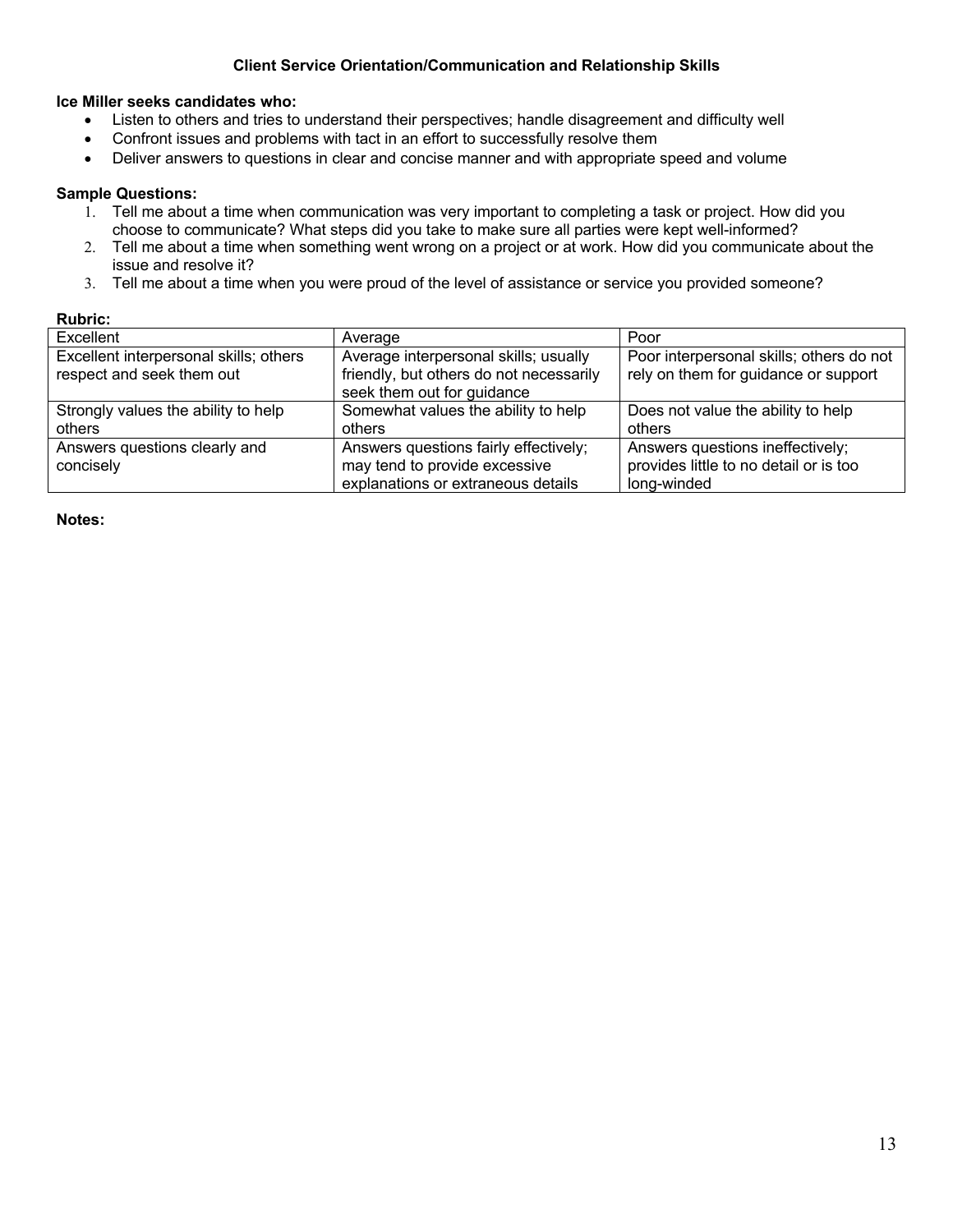# **Flexible/Adaptable**

# **Ice Miller seeks candidates who:**

- Succeed in a fast-paced, dynamic environment
- Demonstrate an ability to respond to change
- Prioritize work appropriately and demonstrates flexibility when circumstances change

#### **Sample Questions:**

- 1. Tell me about a time when you didn't think you could accomplish everything you needed to in the designated timeframe. What did you do? How did you handle that?
- 2. Tell me about a time you failed at something. What was it and what did you learn from that experience?
- 3. Tell me about a time when your circumstances changed in a way you didn't anticipate? How did you adapt and what did you learn from the experience?

#### **Rubric:**

| Excellent                                                                                                                    | Average                                                                                                                                                                          | Poor                                                                                                    |
|------------------------------------------------------------------------------------------------------------------------------|----------------------------------------------------------------------------------------------------------------------------------------------------------------------------------|---------------------------------------------------------------------------------------------------------|
| Demonstrated history of strong ability<br>to change directions and priorities<br>when necessary; "rolls with the<br>punches" | Demonstrates average ability to<br>change directions and priorities when<br>necessary; sometimes can "roll with<br>the punches"                                                  | Struggles to adapt to changing<br>circumstances; cannot easily "roll with<br>the punches"               |
| Creates successful plans when faced<br>with challenges; easily reprioritizes<br>when necessary                               | Response to challenges is mixed -<br>sometimes can respond successfully,<br>other times response is not well<br>thought out; sometimes is able to<br>reprioritize when necessary | Acts rashly or hastily when faced with<br>challenges; struggles to reprioritize<br>when necessary       |
| Demonstrates strong ability to<br>strategize and move projects forward<br>even when competing demands exist                  | Demonstrates average ability to<br>strategize and move projects forward<br>when competing demands exist                                                                          | Does not demonstrate ability to<br>strategize and move projects forward<br>when competing demands exist |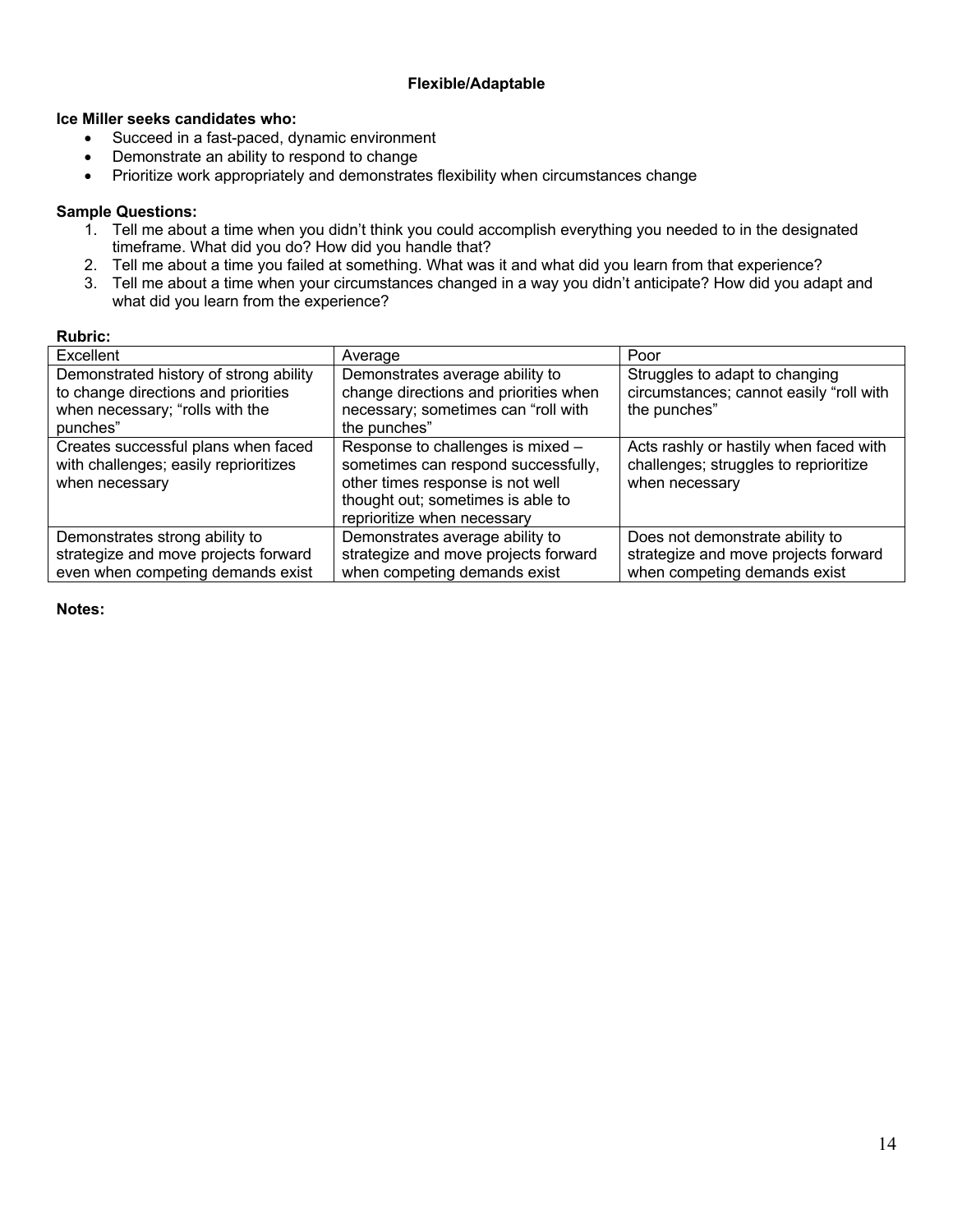# **Teamwork/Collaboration**

#### **Ice Miller seeks candidates who:**

- Have experience working well with others on a team
- Display leadership abilities, but does not need to dominate or always be in charge
- Understand importance of diversity and inclusion and seek out ways to make all team members feel a "sense of belonging" and value in their roles

# **Sample Questions:**

- 1. Tell me about a time when you had to work closely with someone whose personality was very different from yours.
- 2. Can you tell me about your most recent experience working with a team? What was your role? How did you interact with the other team members?
- 3. Have you ever worked with team members who were in a different location? How did you communicate and execute projects?

#### **Rubric:**

| Excellent                                                                                                                                                            | Average                                                                                                                                                                   | Poor                                                                                                                                           |
|----------------------------------------------------------------------------------------------------------------------------------------------------------------------|---------------------------------------------------------------------------------------------------------------------------------------------------------------------------|------------------------------------------------------------------------------------------------------------------------------------------------|
| Has strong or extensive experience,<br>knowledge, skills, and abilities working<br>in team settings; seeks out<br>opportunities to participate in team<br>activities | Has some experience, knowledge,<br>skills and abilities working in team<br>settings; does not object to<br>participating in teams, but does not<br>actively seek them out | Has limited or no experience,<br>knowledge, skills and abilities working<br>in team settings; shows no interest<br>and/or actively avoids them |
| Has led teams and/or is comfortable<br>doing so                                                                                                                      | Has been active on a team, but not as<br>a leader                                                                                                                         | Has little to no experience in<br>leadership roles on teams                                                                                    |
| Understands the role they're most<br>comfortable playing on a team; is self-<br>aware                                                                                | Has some self-awareness of the role<br>they're most comfortable playing on a<br>team                                                                                      | Does not like working on teams;<br>avoids teamwork                                                                                             |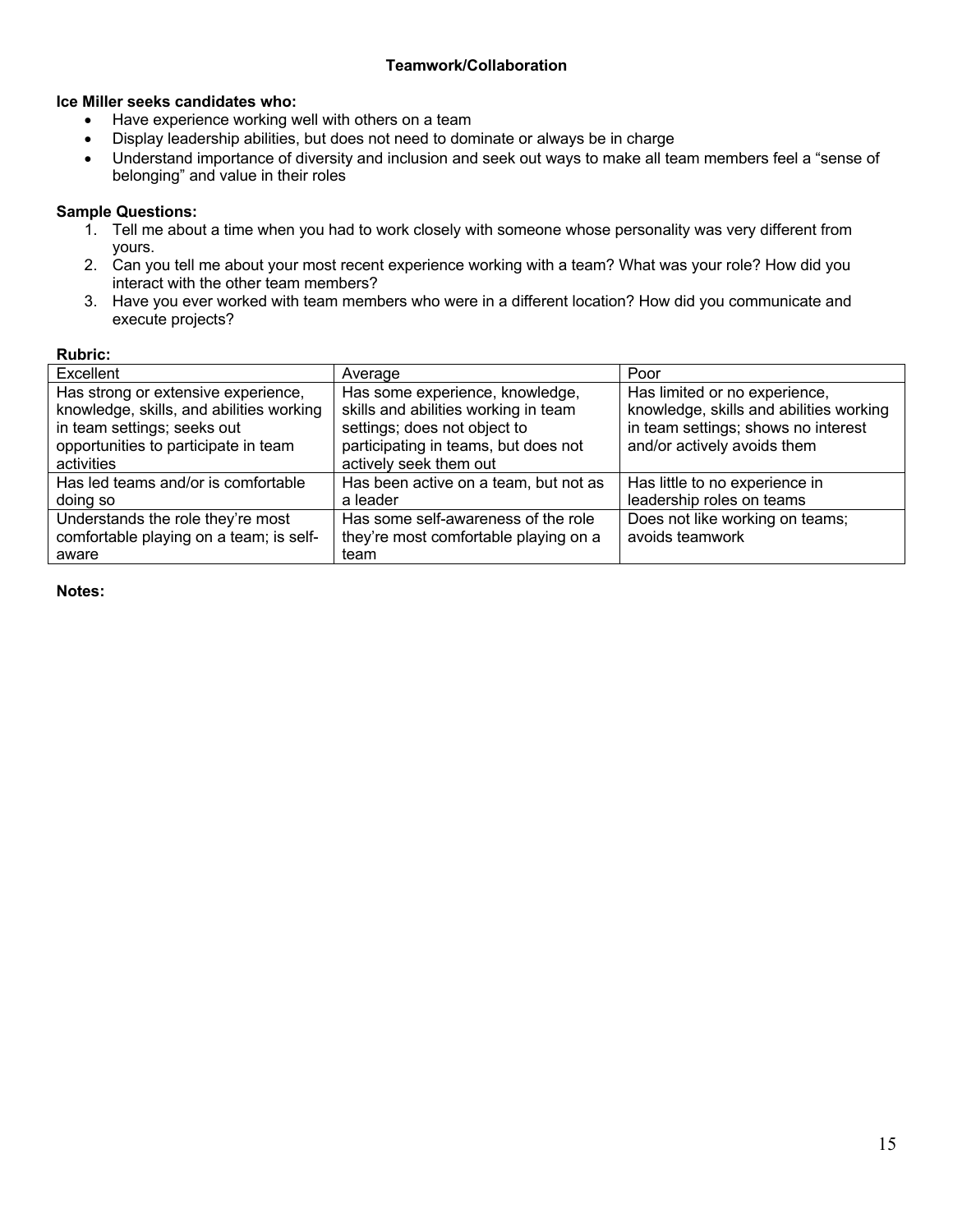#### **Manage People/Processes**

#### **Ice Miller seeks candidates who:**

- Have experience managing a diverse group of people
- Explore opportunities to improve systems and processes; avoids complacency and acceptance because "it's always been done that way"
- Commit to professionally developing team members and motivating them so the team and its individual members function at the highest level

# **Sample Questions:**

- 1. Tell me about the most dynamic team you've managed. How did you ensure the team was operating efficiently at its highest level?
- 2. Tell me about a process you manage and how you've improved it.
- 3. Have you ever been hired to manage an existing team? How did you develop the professional relationship and transform the team?

# **Rubric:**

| Excellent                              | Average                               | Poor                                 |
|----------------------------------------|---------------------------------------|--------------------------------------|
| Has significant amount of experience   | Has some experience managing a        | Has no experience managing a         |
| managing a diverse group of people     | diverse group of people and/or        | diverse group of people and/or       |
| and/or complex processes               | complex processes                     | complex processes                    |
| Often seeks ways to improve systems    | Sometimes seeks ways to improve       | Does not seek ways to improve        |
| and processes; isn't afraid to propose | systems and processes; is hesitant to | systems and processes; does not look |
| new ideas                              | propose new ideas                     | to propose new ideas                 |
| Demonstrates strong ability to develop | Demonstrates some ability to develop  | Demonstrates no ability to develop   |
| team members and ensure team           | team members and ensure team          | team members and ensure team         |
| works at highest level                 | works at highest level                | works at highest level               |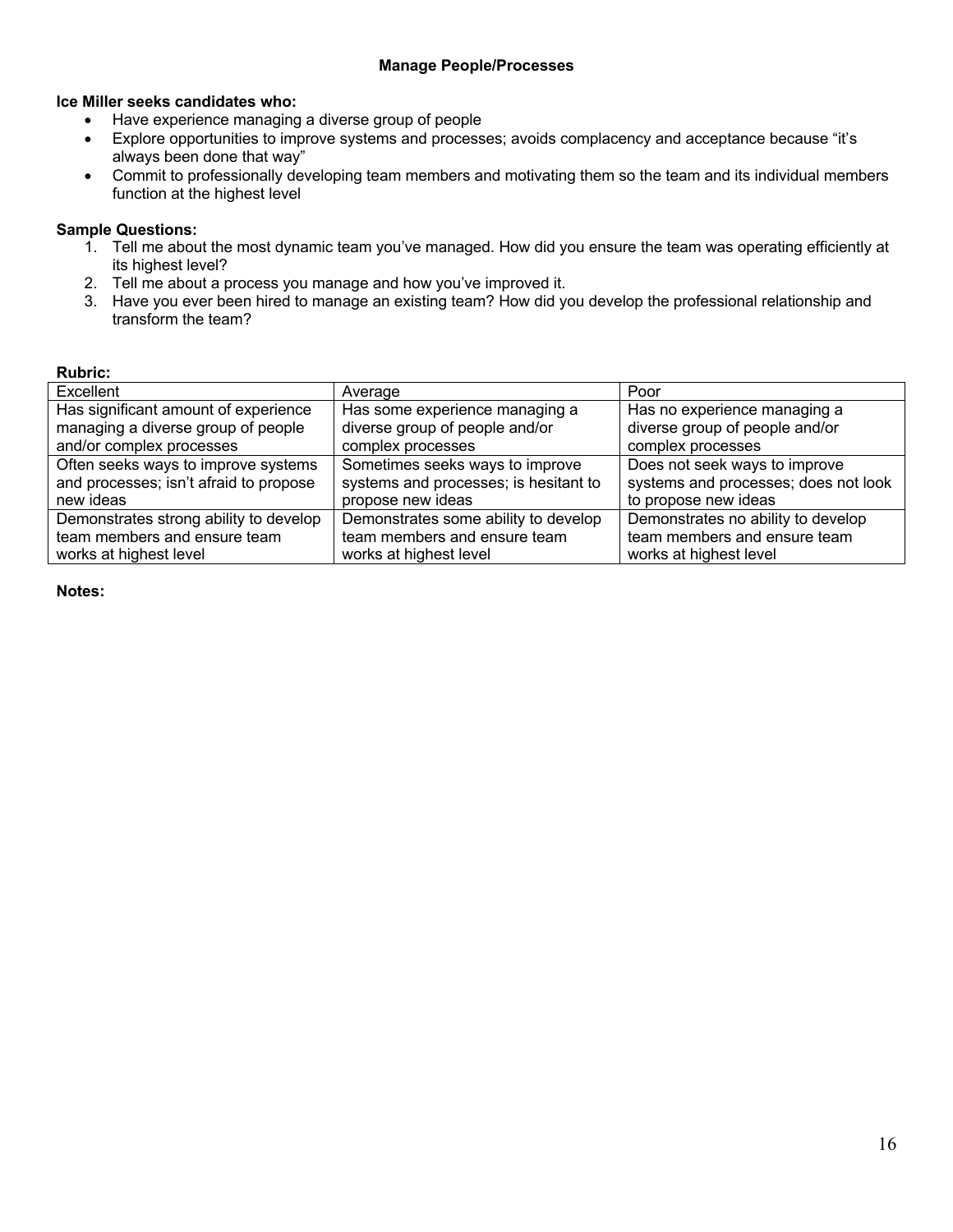# **Diversity & inclusion**

#### **Ice Miller seeks candidates who:**

- Have experience working with people from backgrounds different from their own
- Understand importance of diversity and inclusion and seek out ways to make all team members feel a "sense of belonging" and value in their roles
- Take advantage of opportunities to further develop their knowledge and understanding of people who are different from themselves

Sample Questions:

- 1. How has your previous work or school experience prepared you to work with people from cultures and backgrounds different from your own?
- 2. Tell me about a time when you worked with people from cultures and backgrounds different from your own. What did you think was important about your role working with someone different from you?
- 3. How have you furthered your knowledge about diversity and inclusion?

#### **Rubric:**

| Excellent                                                                                                                                                       | Average                                                                                                                                                     | Poor                                                                                                                                                                                                      |
|-----------------------------------------------------------------------------------------------------------------------------------------------------------------|-------------------------------------------------------------------------------------------------------------------------------------------------------------|-----------------------------------------------------------------------------------------------------------------------------------------------------------------------------------------------------------|
| Has strong or extensive experience,<br>knowledge, skills, and abilities working<br>with people from different cultures and<br>backgrounds; embraces differences | Has some experience, knowledge,<br>skills and abilities working with people<br>from different cultures and<br>backgrounds; somewhat embraces<br>differences | Has limited or no experience,<br>knowledge, skills and abilities working<br>with people from different cultures and<br>backgrounds; either doesn't<br>acknowledge differences or does not<br>embrace them |
| Personally involved with diversity and                                                                                                                          | Has participated in training or cultural                                                                                                                    | Shows little to no interest in advancing                                                                                                                                                                  |
| inclusion initiatives in community                                                                                                                              | awareness programs but has not                                                                                                                              | their involvement with or                                                                                                                                                                                 |
| organizations, student or professional                                                                                                                          | sought out to advance diversity &                                                                                                                           | understanding of people from                                                                                                                                                                              |
| groups, or workplace setting                                                                                                                                    | inclusion efforts in any setting                                                                                                                            | backgrounds different from their own                                                                                                                                                                      |
| Demonstrates a strong personal                                                                                                                                  | Demonstrates a modest personal                                                                                                                              | Demonstrates little to no personal                                                                                                                                                                        |
| commitment to building an inclusive                                                                                                                             | commitment to building an inclusive                                                                                                                         | commitment to building an inclusive                                                                                                                                                                       |
| culture                                                                                                                                                         | culture                                                                                                                                                     | culture                                                                                                                                                                                                   |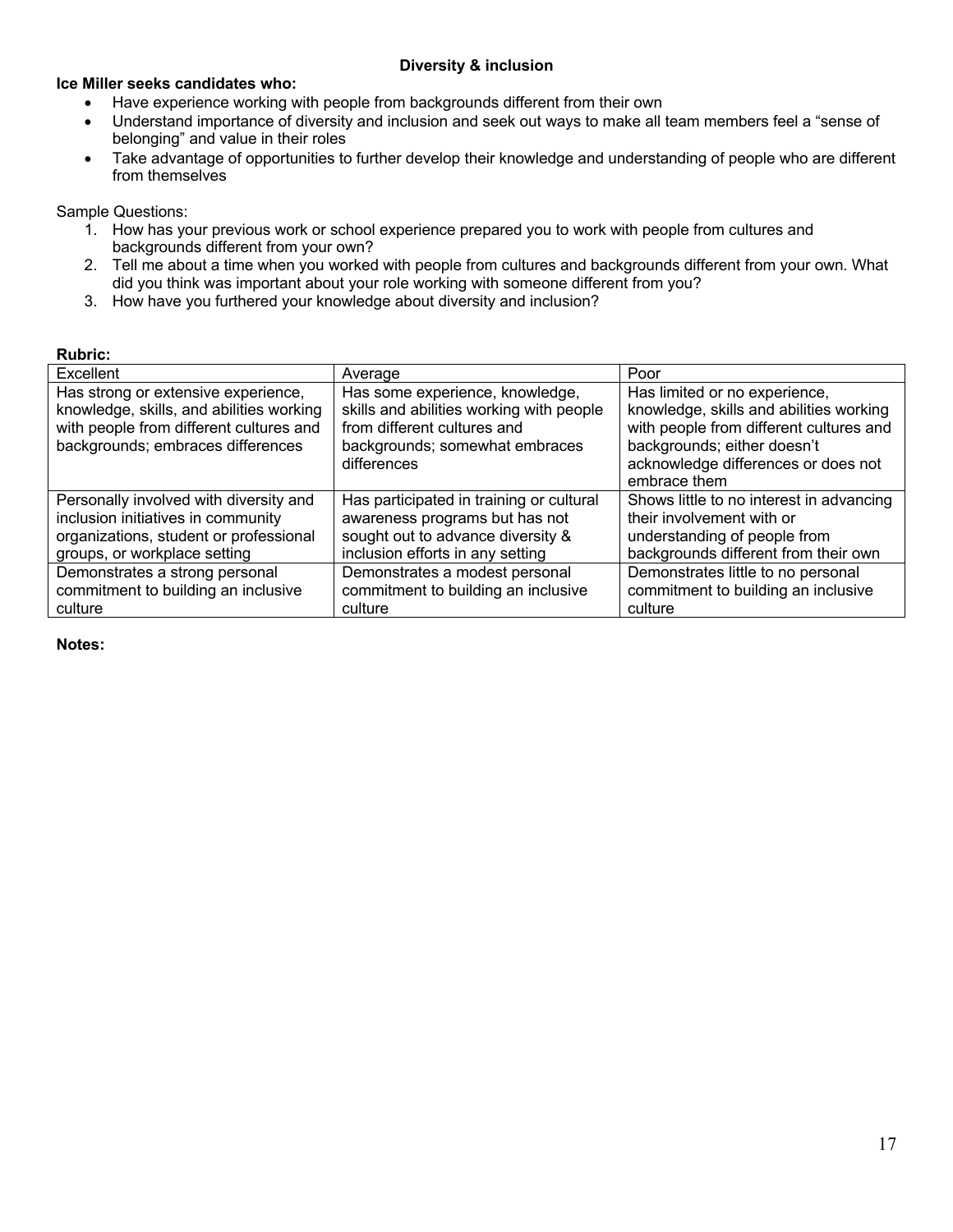# **Role Specific Experience**

**Write in any role specific requirements for the position prior to the interview, and use page as a checklist**

| EX: Experience with social media outlets |  |
|------------------------------------------|--|
|                                          |  |
|                                          |  |
|                                          |  |
|                                          |  |
|                                          |  |
|                                          |  |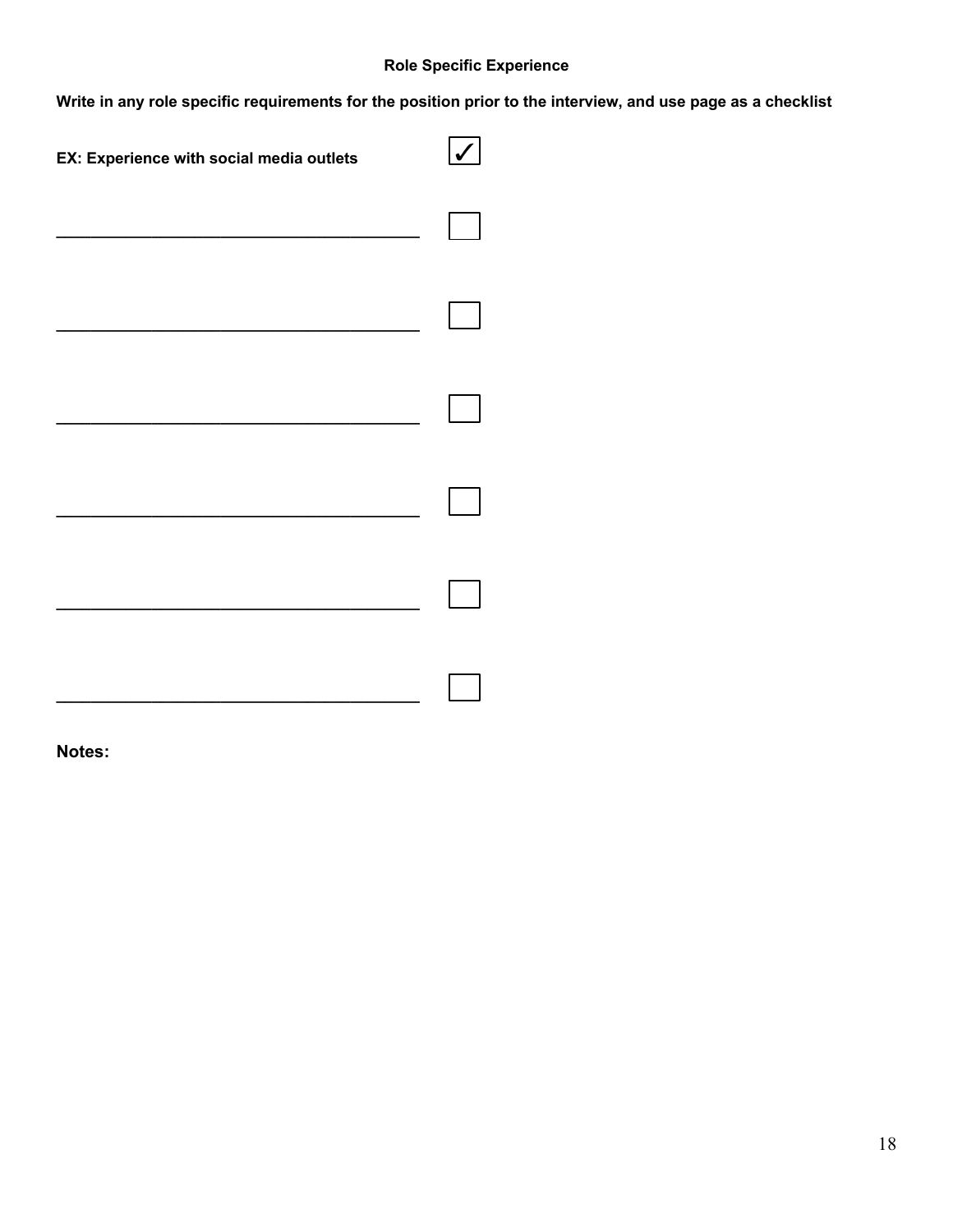

# **Interview Notes**

Department: \_\_\_\_\_\_\_\_\_\_\_\_\_\_\_\_\_\_\_\_\_\_\_

Position: \_\_\_\_\_\_\_\_\_\_\_\_\_\_\_\_\_\_\_\_\_\_\_

Candidate: \_\_\_\_\_\_\_\_\_\_\_\_\_\_\_\_\_\_\_\_\_\_\_

| Knowledge/Skill/Ability                        | <b>Examples</b> | <b>Assessment</b><br>(Excellent, Average, |
|------------------------------------------------|-----------------|-------------------------------------------|
|                                                |                 | Poor)                                     |
| Continuous                                     |                 |                                           |
| Learning/Curious                               |                 |                                           |
| Self-Directed/Motivated                        |                 |                                           |
|                                                |                 |                                           |
|                                                |                 |                                           |
| Problem-Solver/Creative                        |                 |                                           |
|                                                |                 |                                           |
|                                                |                 |                                           |
| <b>Client Service</b>                          |                 |                                           |
| Orientation/Strong<br>Communication and        |                 |                                           |
| <b>Relationship Skills</b>                     |                 |                                           |
| Flexible/Adaptable                             |                 |                                           |
|                                                |                 |                                           |
|                                                |                 |                                           |
| Teamwork/Collaboration                         |                 |                                           |
|                                                |                 |                                           |
|                                                |                 |                                           |
| Manage<br>People/Processes                     |                 |                                           |
|                                                |                 |                                           |
|                                                |                 |                                           |
| Diversity and Inclusion                        |                 |                                           |
|                                                |                 |                                           |
|                                                |                 |                                           |
| Role-Specific (skills and                      |                 |                                           |
| technical knowledge<br>required to perform the |                 |                                           |
| duties of the position)                        |                 |                                           |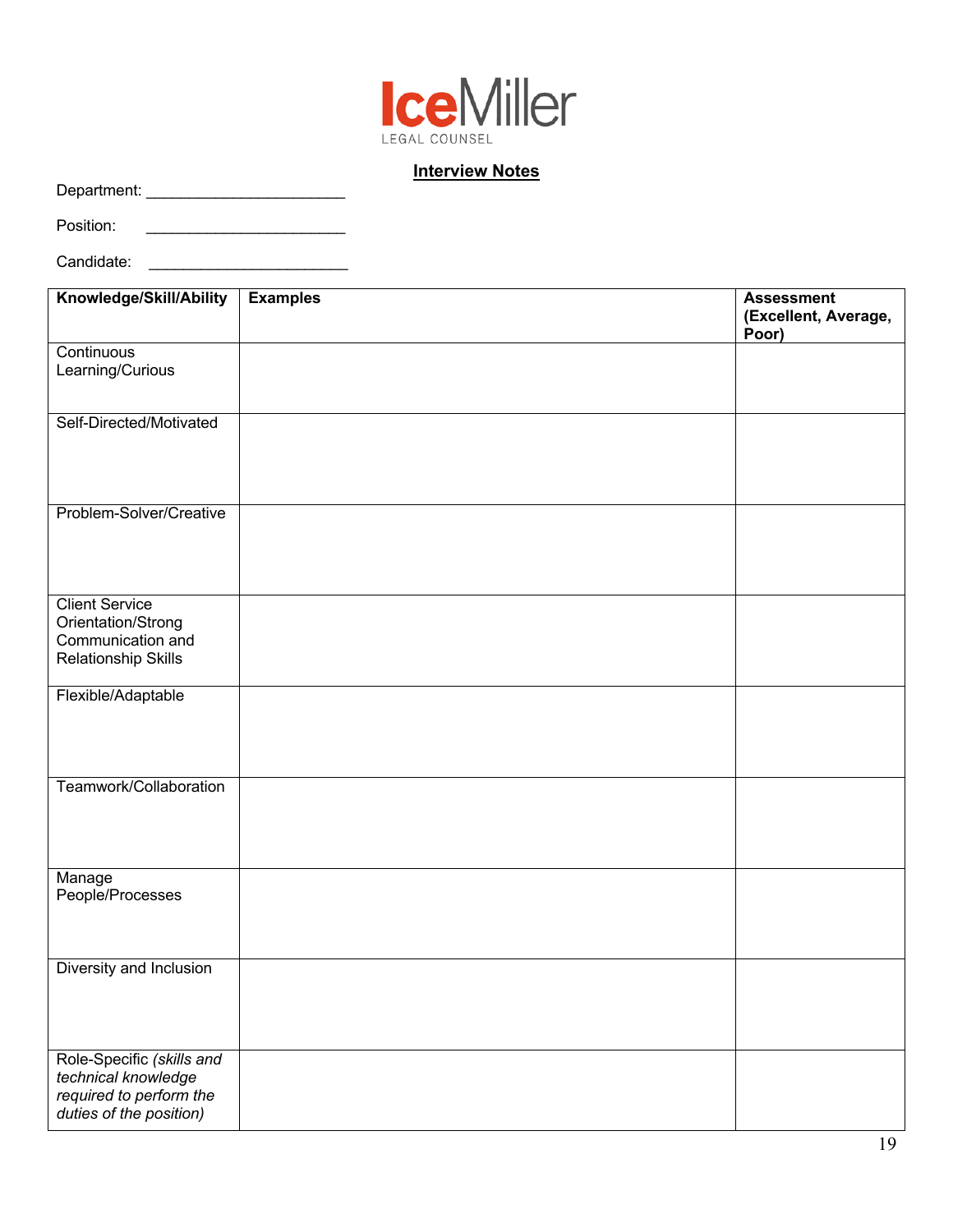

# **Interview Notes**

Department: \_\_\_\_\_\_\_\_\_\_\_\_\_\_\_\_\_\_\_\_\_\_\_

Position: \_\_\_\_\_\_\_\_\_\_\_\_\_\_\_\_\_\_\_\_\_\_\_

Candidate: \_\_\_\_\_\_\_\_\_\_\_\_\_\_\_\_\_\_\_\_\_\_\_

**Other Notes/Comments:**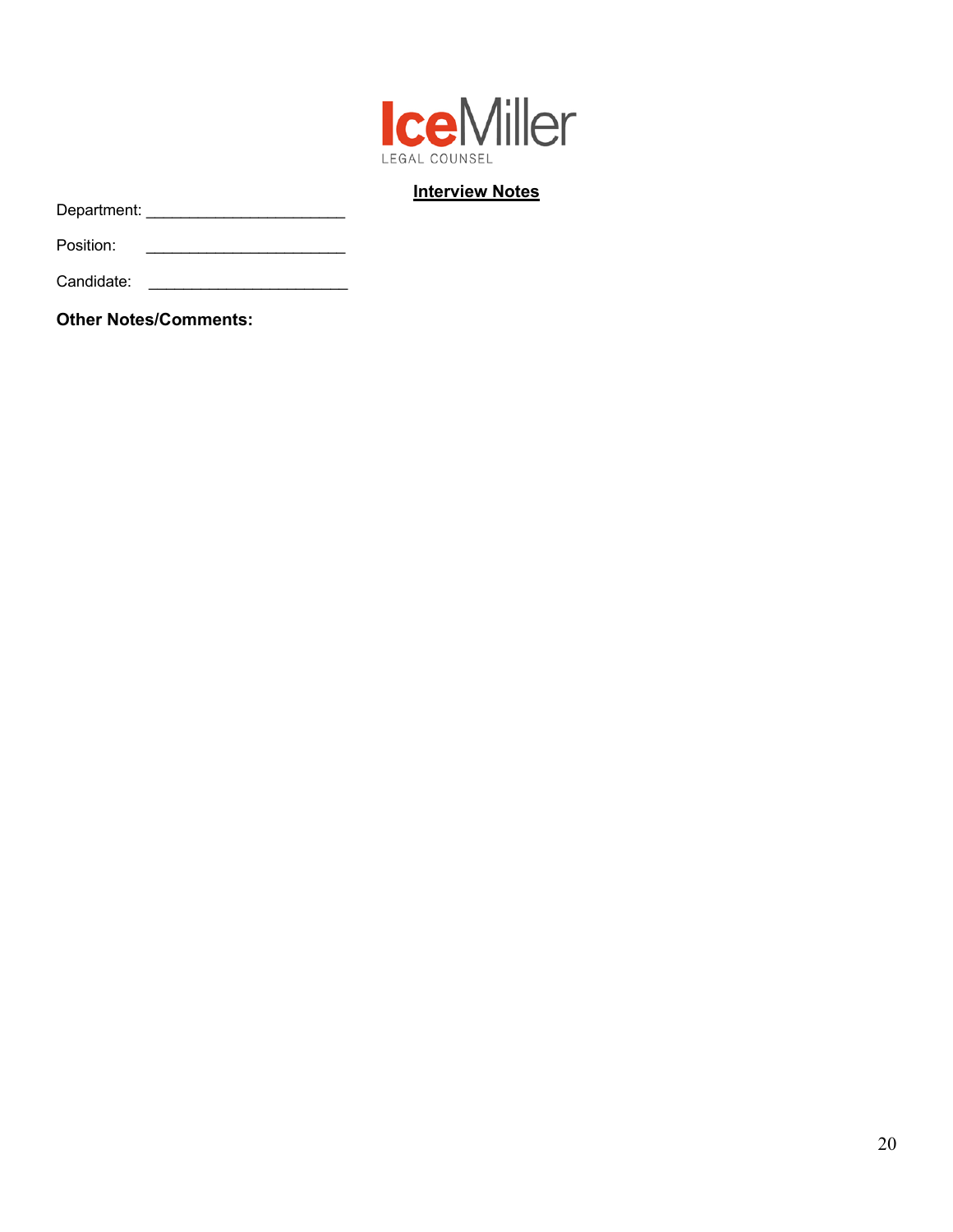

#### **Interrupting Bias in the Interview Process**

**Unconscious Bias** All of us are affected by unconscious bias, the stereotypes and preconceptions about social groups stored in our brains that can influence our behavior toward members of those groups, both positively and negatively, without our conscious knowledge.1 Our good intentions are simply not sufficient in keeping cognitive biases, stereotypes and attitudes from leaking into the review process, particularly in areas requiring subjective determinations. Unless you actively work to interrupt the automatic process of unconscious bias and stereotypes, they can show up in every decision you make with respect to prospective hires.



One well-documented example is our tendency to feel more comfortable with those we perceive as "just like us" (so-called in-group favoritism or affinity bias), and numerous studies show that in situations of evaluation, members of majority groups are typically rated more highly than others, even when credentials are identical. This occurs regardless of the evaluator's background – male or female, majority population or minority population.

Some factors that can trigger unconscious bias against particular applicants:

- Non-traditional career paths.
- Degrees from less historically elite institutions.
- Do not appear to "fit" the Firm's existing profile (e.g., in terms of gender, age, background, interests).

**Candidate Evaluation** be mindful of your assumptions and ask yourself:

| $\checkmark$ | Am I treating a woman the same as a similarly<br>situated man (and vice versa)? | $\checkmark$ | Am I making judgements about someone<br>based on their personality type or am I focused<br>on their work results? |
|--------------|---------------------------------------------------------------------------------|--------------|-------------------------------------------------------------------------------------------------------------------|
| $\checkmark$ | Would I say that about this person if she were                                  |              |                                                                                                                   |
|              | a man or he were a woman?                                                       | ✓            | Am I gravitating toward a candidate because<br>they are more like me and share similar                            |
| $\checkmark$ | If the candidate were a person of color or<br>white?                            |              | interests and background?                                                                                         |
|              |                                                                                 | ✓            | Am I focused on observable behaviors and the                                                                      |
| $\checkmark$ | If the person had a different social identity from<br>me?                       |              | facts?                                                                                                            |

Remember<sup>2</sup> unconscious bias can affect the hiring process in ways that disadvantage the Firm:

- Don't insist on likeability, modesty, or deference from some but not others.
- Don't make assumptions about what mothers or fathers want or are able to do, and don't count "gaps in a resume" as an automatic negative.
- Culture fit should not mean the "lunch test" (who you would like to have lunch with).
- Make sure to give everyone  $-$  or no one  $-$  the benefit of the doubt.



<sup>1</sup> http://www.washington.edu/diversity/faculty-advancement/handbook/assessment/

<sup>&</sup>lt;sup>2</sup> Center for WorkLife Law, 2016 http://biasinterrupters.org/wp-content/uploads/Identifying-Bias-in-Hiring-Worksheet.pdf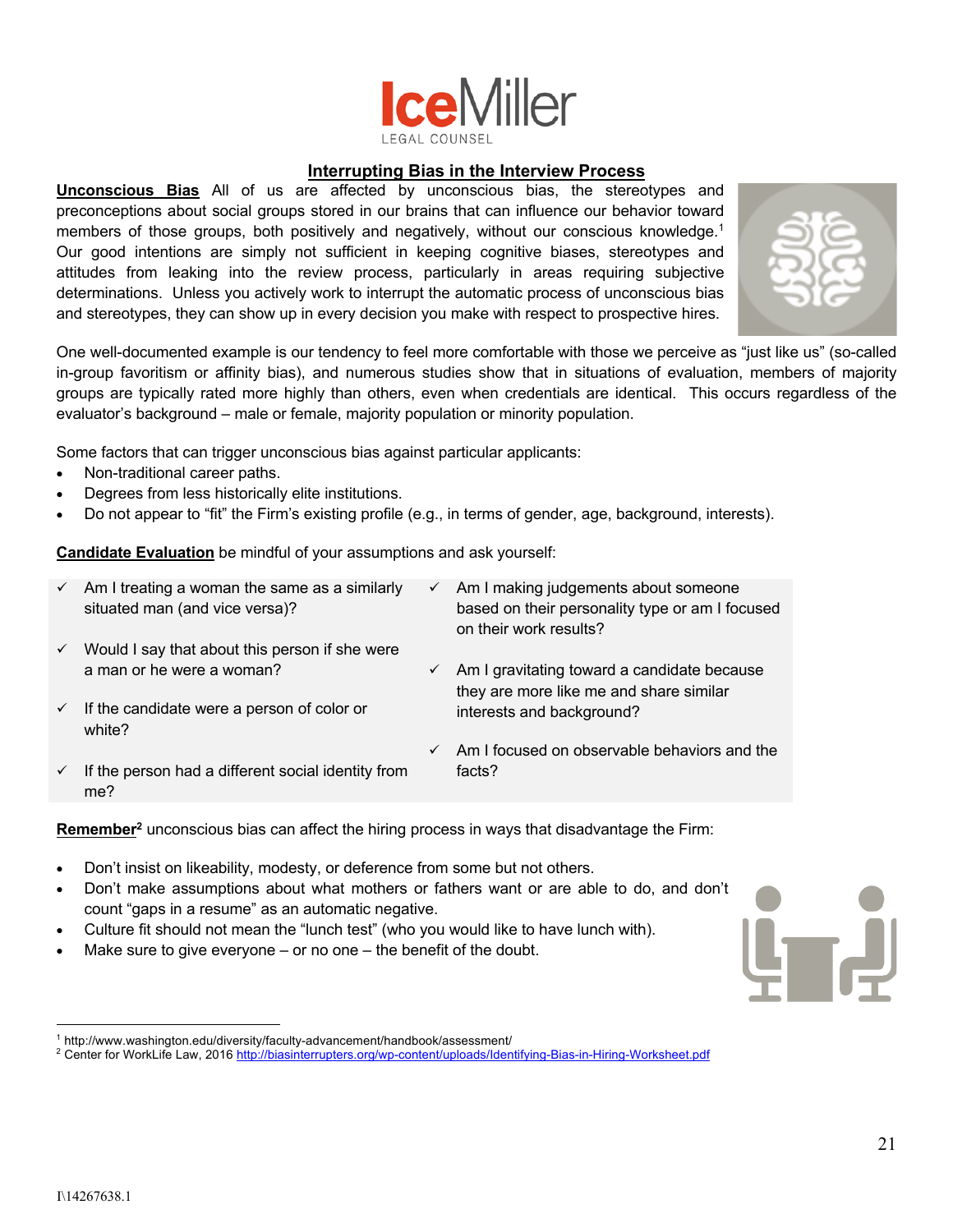

#### **Don't Let Your Curiosity Kill You: Innocent Interview Questions to Avoid**

Not only do we want to avoid running afoul of anti-discrimination laws, we want to make sure that our interviews are aligned with our Firm's values which prioritize making everyone, including job candidates, feel welcomed and comfortable. While we want you to get to know our candidates, we need to be aware of the ways that sometimes our curiosity may be out of line in an interview. If a candidate offers information about themselves voluntarily that would have answered an illegal interview question, take care not to follow up on it.

Below are some questions and topics to be careful of:

- 1. "What a beautiful name. What's the origin of it?" or "What country are you from?"
	- Questions about US Residency, cultural, racial, or ethnic backgrounds may violate antidiscrimination laws.
	- The Talent Acquisition and Human Resources groups will determine any candidate's eligibility to work in the United States, so you don't need to ask questions in this area.
- 2. "I love your ring. When is the big day?"
- 2a. "Do you plan to have children?" or "What are your childcare plans?"
	- If someone mentions recently getting married or soon will be, you can wish them congratulations, but then move on.
	- Don't ask what their spouse or fiancée does or discuss whether the candidate plans to keep or change their name.
	- NEVER ask if someone is pregnant/expecting/when they're due/plans for children/childcare.
- 3. "What did you (or will you) do for the holidays?"
	- Avoid making assumptions about what holidays someone observes.
	- Instead, you may ask about the student's winter or spring break from school.
- 4. "When did you graduate high school?"
	- Especially if you find out you're from the same hometown as someone, you may try to play the "name game." You can do this without inadvertently asking someone their age which is a no-no.
- 5. "What do your parents do for a living?"
	- You may wonder if you know the candidate's parents or believe that information will reveal a lot about the candidate but asking about them is not directly related to the position. Candidates may feel they are being judged not for their own merits but based on what their parents do. Not everyone is proud to share information about their parents.
- 6. "Do you drink?" "Do you work out?"
	- The legal industry is increasingly making efforts to combat the alcohol and drug addiction that plagues it. While many social and business development opportunities involve drinking, it is not a requirement of the position and may be taken by the candidate as one.
	- A candidate with a disability may also interpret these kinds of questions as requiring information relating to their disability which we may not ask.
- 7. "Law school is so expensive now. Do you have a lot of debt?"
	- Your effort to bond with them over the pain of student loan debt is actually illegal.
- 8. "Oops. I asked a question and immediately thought better of it."
	- Don't be afraid to tell the candidate that you made a mistake and not to answer you.
- 9. "I'm so sorry to hear about your battle with cancer, how long have you been in remission?"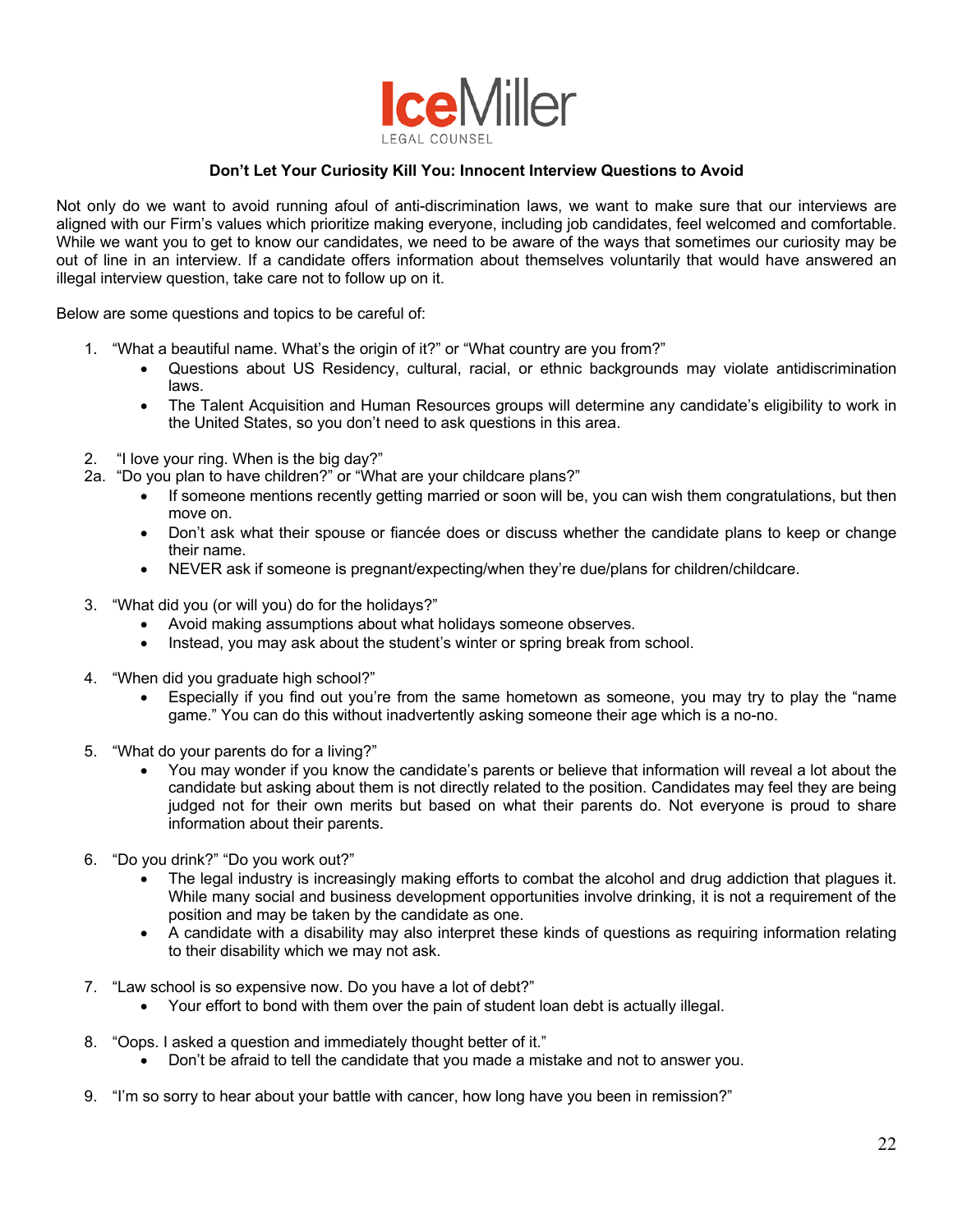• If a candidate discloses medical information during the interview, as a result of you asking about a gap in their resume or otherwise, do not follow-up on the information. Acknowledge the candidate's statement and move on. If they continue to provide in-depth information about their medical history, politely stop them and continue the interview. Although you may not have asked the question, disclosing this information in an interview can be used in a lawsuit if the candidate decides they feel they were not selected due to discrimination.